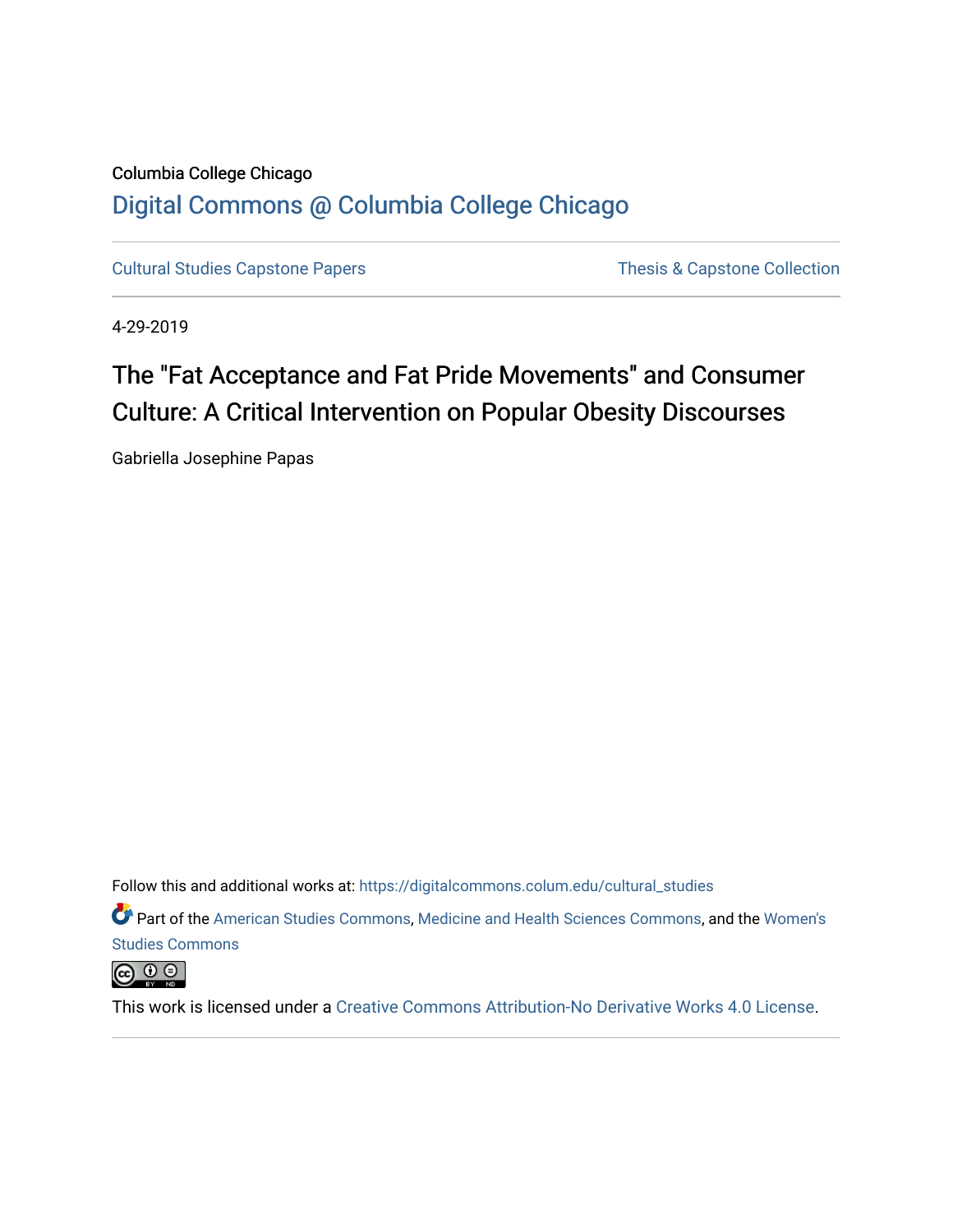Columbia College Chicago

**The 'Fat Acceptance and Fat Pride Movements' and Consumer Culture:** 

# **A Critical Intervention on Popular Obesity Discourses**

Gabriella Josephine Papas

Senior Capstone: Section 01

Dr. Jaafar Aksikas

April 22, 2019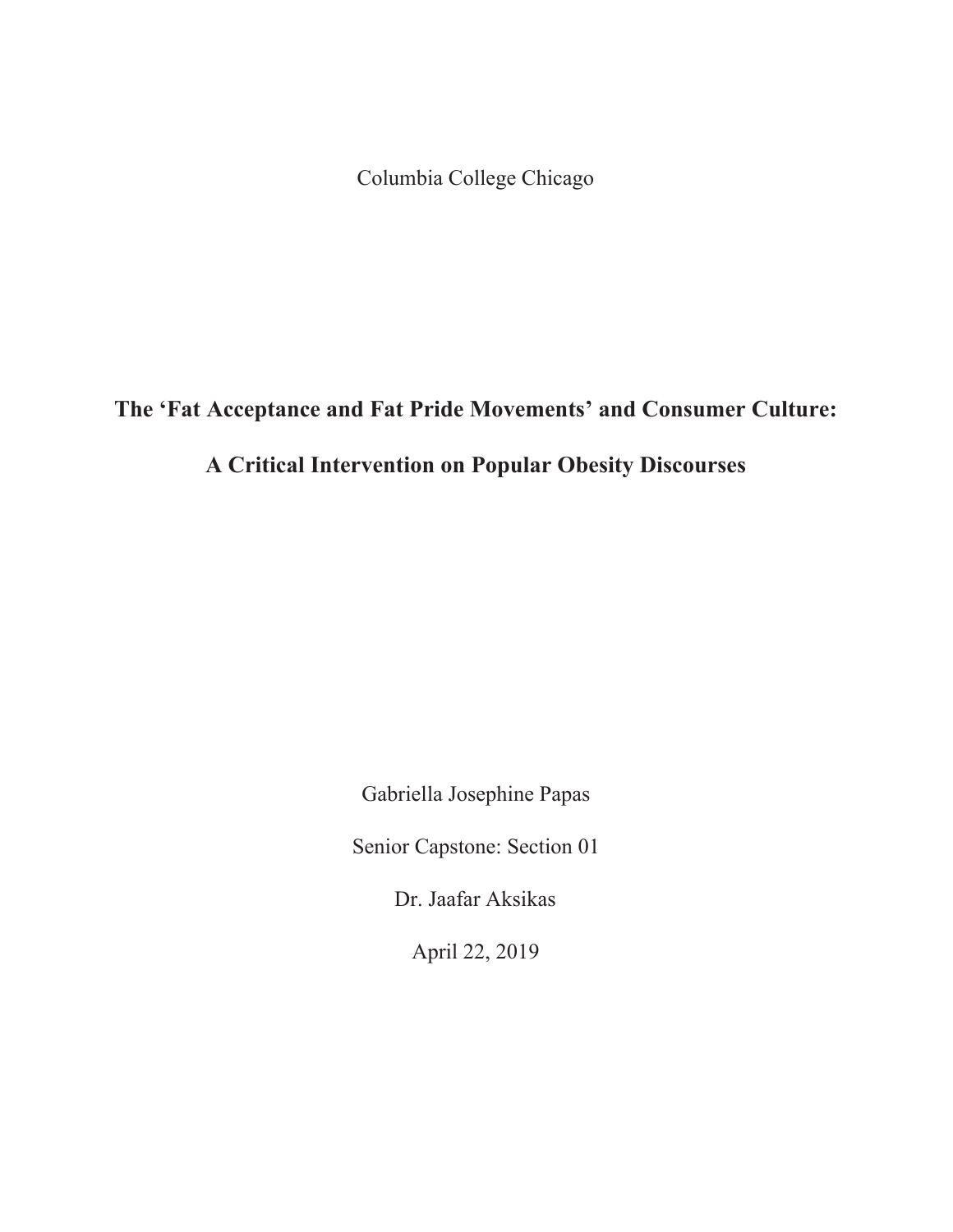# Abstract

This project is presented as a critical intervention into the larger debates surrounding the US fat acceptance and fat pride political 'movements,' at a historical moment when the country is suffering from a deep obesity epidemic and crisis. At a time of deep concern about increasing healthcare costs and overall societal health, the fact that the dominant discourse among fat activists tends to contradict prevalent positions and findings of contemporary medical research calls for a critical ideological critique of the movements and an interrogation of their rhetoric. In this project, Gabriella Papas' critique combines concepts from both cultural studies and medical research in order to conduct a critical textual and contextual analysis of these emergent formations. She interrogates the common claims and discourses circulating amongst fat activists and supporters in various popular and social media outlets. In particular, she focuses on the ideas of self-proclaimed fat activists, such as Virgie Tovar, Tess Holliday, and Whitney Way Thore. Papas claims that these activists' arguments far from advancing the larger feminist goal of undoing the objectification of the female body have instead resulted and assisted in enabling the commodification of a serious health issue for monetary gain.

**Keywords:** Obesity epidemic; obesity; health crisis; fat acceptance; fat pride; healthcare; body; medical; ideology; commodification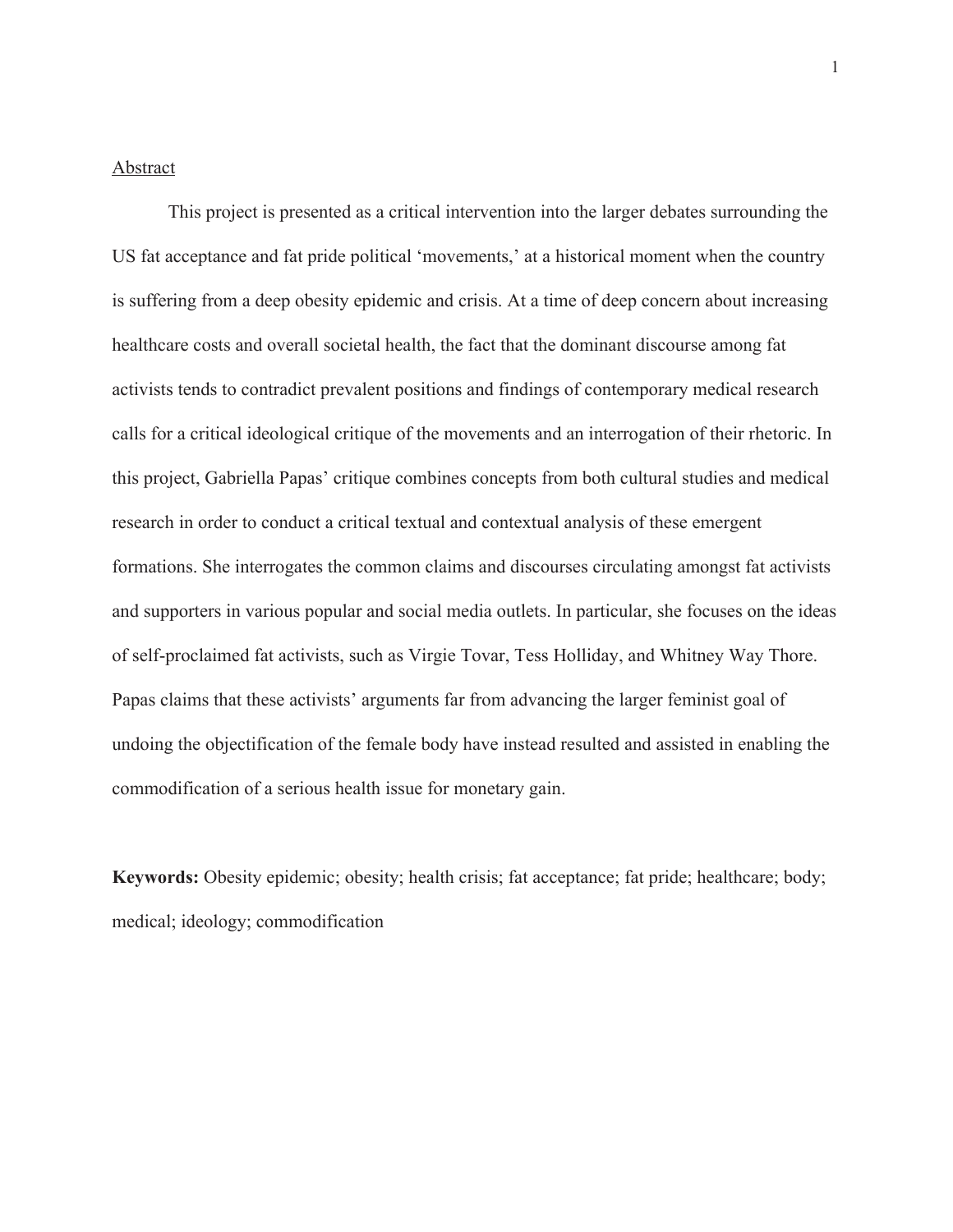# Introduction

As someone who wants to pursue a degree in bariatric medicine after graduating from Columbia College Chicago, I am particularly interested in obesity, the obesity epidemic, and the cultural and political movements surrounding these issues in contemporary American culture surrounding weight. I would like to start by saying that this project will not be about appearances and aesthetics but rather to look at the health and well being of a society that is currently in a rising obesity epidemic. I am in no way implying that someone needs to look a certain way to be loved or to love themselves, rather I want to look at the discourse between what the medical field states about obesity and compare it to what is being said in the fat acceptance and fat pride "movements" furthermore I am going to look at the actual "work" that is being done in those movements.

Have we as a society naturalized unhealthiness? Although the fat acceptance moment calls themselves a movement they are actually considered a micro-political campaign. So what's the difference? A social movement is a structured and organized group that typically tries to empower a group of oppressed people. Social movements look to create specific changes and to resist powerful or advantaged elites around a specific cause. Although the fat pride "movement" may be on its way to being a movement as of now it is still considered a micropolitical campaign which can be defined as a smaller and more targeted political campaign that is not structured or organized but looks to create change. The fat acceptance and fat pride movements in particular look to create change in Western cultures. But is the change that the fat pride and fat acceptance movements actually benefiting our culture? Or is the current wave of these movements ultimately working to commodify the 'fat body' through rhetoric that opposes the medical field?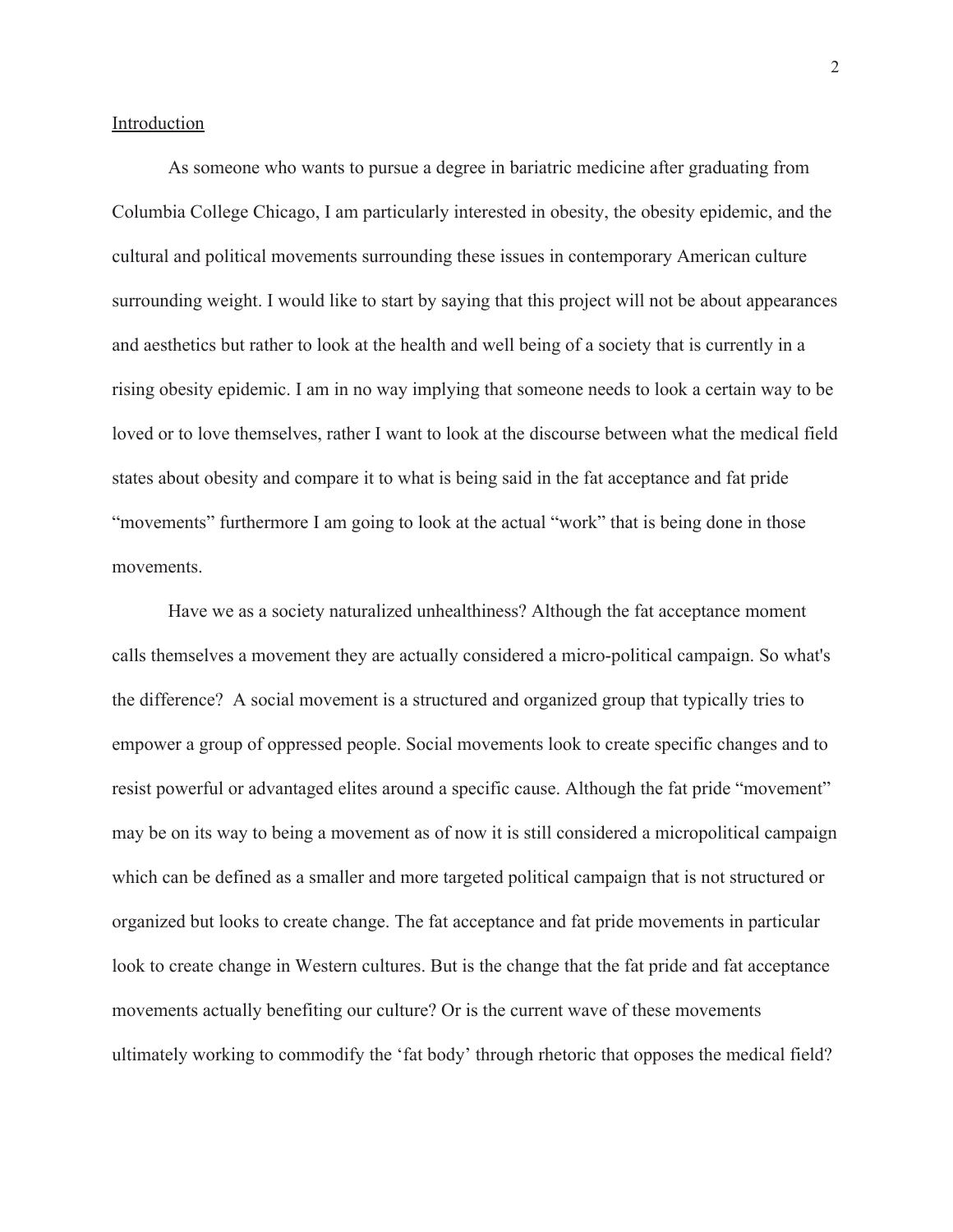With such opposing views from both sides of the argument it can be hard for someone to know what the truth is or even what the actual motives are for both sides of the argument. With public figures such as the former first lady of the United States Michelle Obama speaking out against obesity with her initiative to solve the childhood obesity issue in the country through her Let's Move! program on one end of the spectrum and plus size supermodels such as Tess Holliday on the other end, it can be hard for the public to know what to believe, especially when most of the information being shared through social media.

#### Discourses Around Overweight, Obesity, and Fatness

It is not uncommon for people to equate the words fat, overweight, and obesity to mean the same thing when in reality these words have different connotations and meanings. Overweight and obesity are medical terms that are typically categorized by someone's *Body Mass Index* (BMI). According to a BMI chart, anyone with a BMI of 25.0-29.9 is overweight, 30.34.9 or above is obese, and 35 or over is extremely obese. Fat, on the other hand, is a cultural term that encompasses both overweightness and obesity and typically is describing how a person looks and is therefore more elastic and relative. Although there is no one cultural definition of the word fat for the purposes of this project it will be used to describe someone whose body looks bigger than the prevalent "cultural norm". However, I would argue that in American culture a fat body is a normal/average body considering how many people are overweight and obese. Another important thing to understand about the word fat is that the fat acceptance and fit pride movements are now trying to "take back" the word fat to try and make it an empowering word rather than a "bad" or "dirty" word. In a Huffington Post article titled *8 Women On Why They Are Reclaiming The Word 'Fat'* an intersectional fat activist woman named Rachele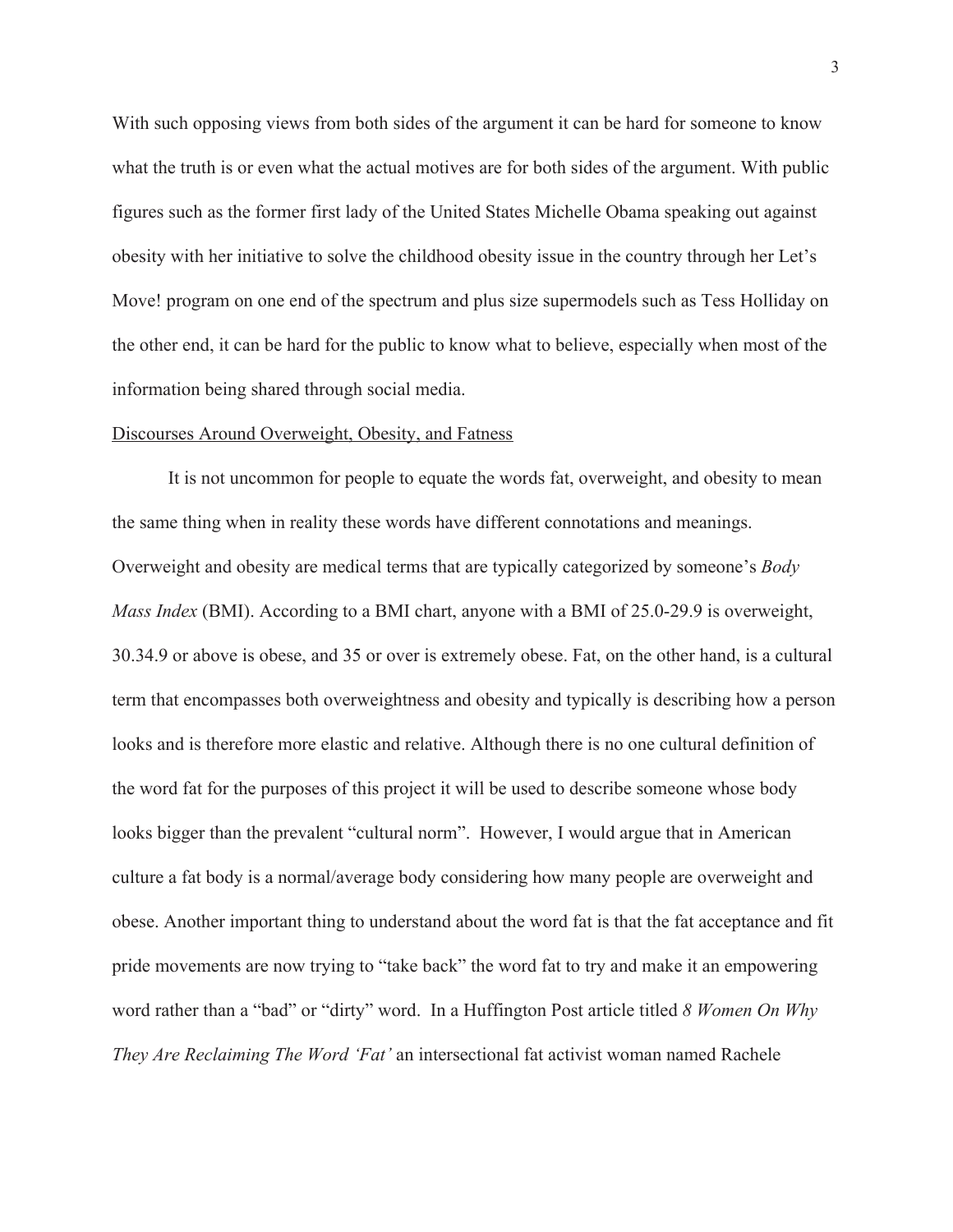Cateyes stated "I am fat and I love the word fat. With a million reminders a day that fat is the worst thing that can happen to you, it is pretty badass to celebrate the word fat as a term of empowerment. Fat is an insult if you believe being fat is bad. It isn't some terrible thing that happened to me. It describes my body, community, and activism...". This instance is one of many examples of how the word fat is used within the fat pride and fat acceptance communities. However this is not at all linked to obesity or being obese which are not just words that are used to describe someone. Obesity is a global medically recognized disease that kills over 500,000 Americans yearly and is the leading cause of death in the U.S. and worldwide according to the CDC.

## The Scientific/Medical Perspective

With the rise of micro-political campaigns such as the fat pride movement, more and more people are entertaining the idea that being obese is not necessarily unhealthy. However, claims like this are refuted by most medical professionals and contemporary medical research. To better understand how obesity affects people medically, here is a short list of ailments that are a symptom of obesity such as hypertension (high blood pressure), high LDL cholesterol, low HDL cholesterol, type 2 diabetes, coronary heart disease, strokes, osteoarthritis, sleep apnea, certain cancers, mobility loss, body pain, cellulitis, and certain mental disorders. These are just a few of the major issues that can be caused by obesity according to the Center for Disease Control website. This is a limited list but many of the issues that can be caused by obesity can be extremely harmful or even deadly. In the last twenty years, weight has steadily been going up. According to the CDC in 1997, about 19.4% of all adult Americans were obese and as of 2017 39.6% of all adult Americans are obese. This means that in the last twenty years obesity has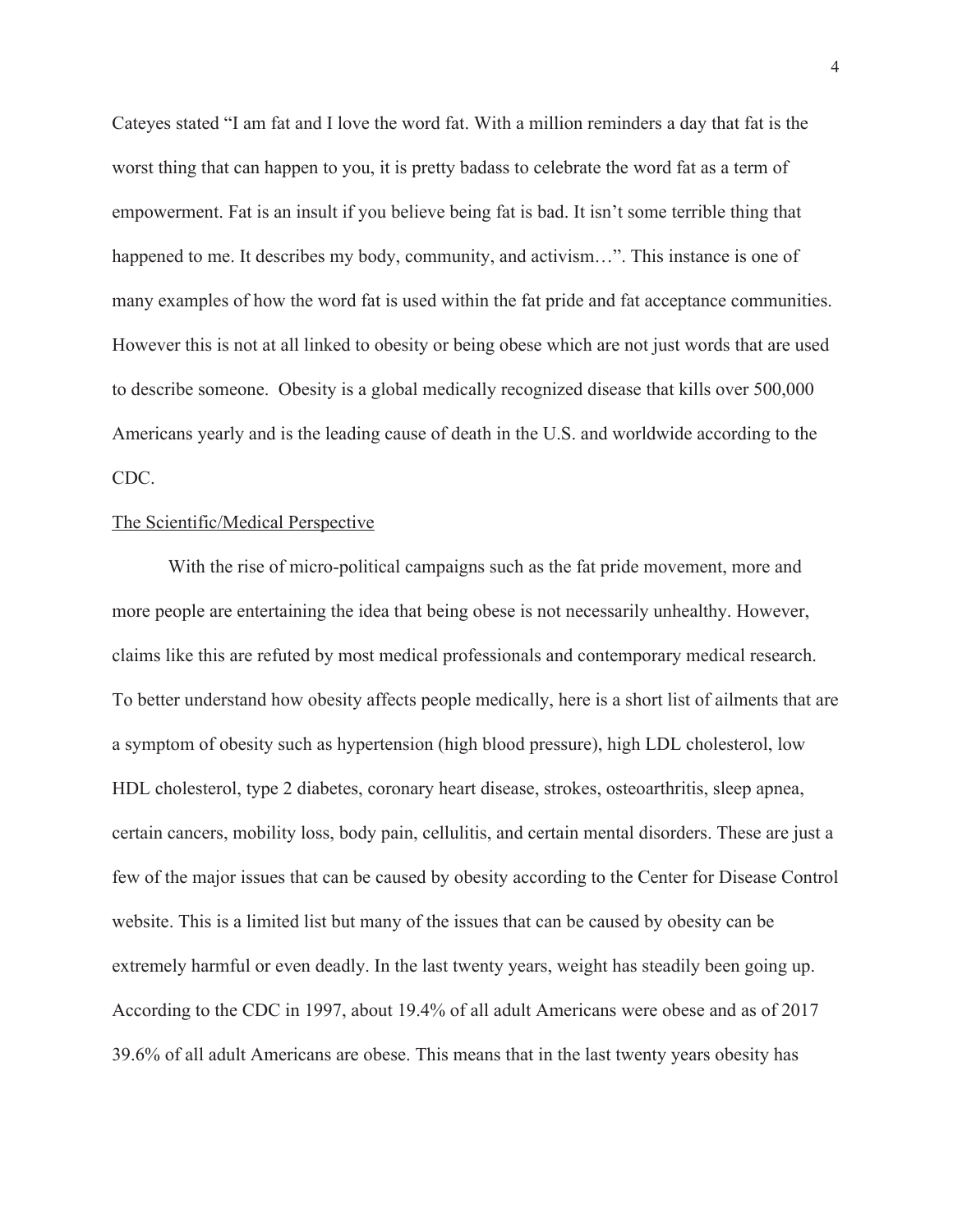more than doubled which contradicts the idea that being obese is normal considering that as a society we have not always had the massive weight problem that we do today.

Obesity is a very real issue that impacts our society in a multitude of ways both physically and financially. Of course, there is a huge number of physical issues that come with obesity that I discussed earlier, but there are also huge financial costs that come with obesity as well. According to the CDC, the United States spent an average of \$147 billion 2008 on obesity alone, with nearly half of that being paid for by Medicare and Medicaid which are both insurance programs paid for by taxpayers. This means that \$73.5 billion of taxpayer money went into paying for obesity alone in-2008. Of course, with the rise in obesity, there is a rise in tax money going towards paying for obesity. In 2018 this number jumped to \$210 billion with around \$105 billion being paid for with tax money. This growing yearly number only accounts for the healthcare costs of obese people and not the other costs that are associated with obesity. Disability is another way in which taxpayers money goes towards obesity. Obese people cannot typically collect disability just from being obese unless they are immobile due to their size, however, obese people can collect disability from the ailments discussed prior such as uncontrolled diabetes or heart disease. Because most people who are on disability due to their obesity are technically getting it for other ailments it is hard to calculate the average costs for how much is being spent on disability for obese people according to the disability benefits website. The disability benefits website also states that "obese people miss an average of 13 times more days of the year than their co-workers of normal body weight" and are more likely to be injured on the job. This can cost a company a lot of money due to the productivity be lower with the absences of their employees.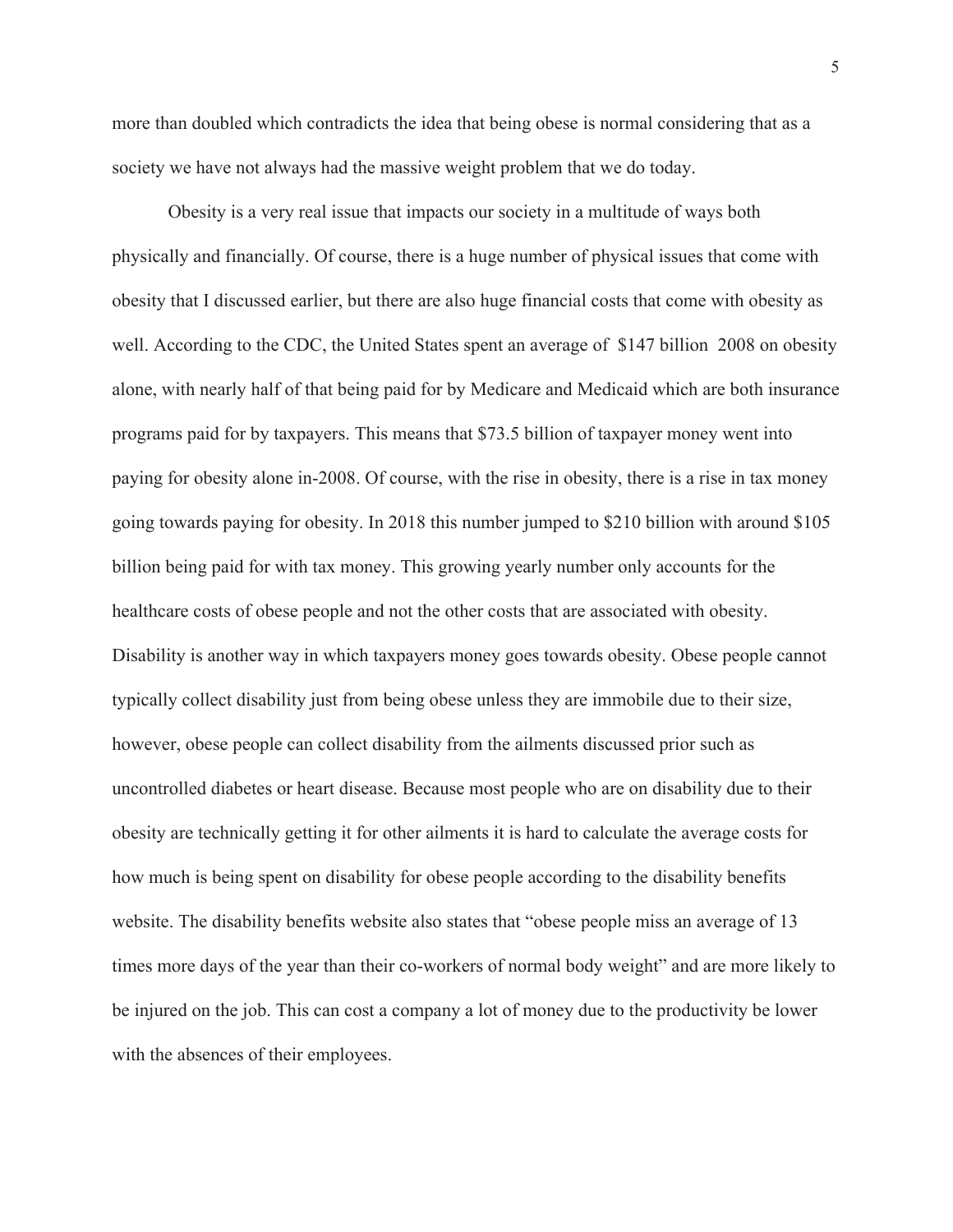When talking about whether or not obesity is healthy many fat pride activists bring up the *Metabolically Healthy Obesity* (2009) study which was a short term study that stated that some obese people were technically healthy despite their obesity (as in no diabetes, heart disease, etc). However, what many people fail to realize is that this study has been updated and it concluded that long term there is no such thing as a metabolically healthy obese person. The fat acceptance movement still uses the original study to promote the idea of ' health at every size' despite the fact that it has now been debunked. *Obesity and prognosis: Time to forget about metabolically healthy obesity* by Xavier Garcia-Moll (2017) is the follow-up article that has the new updated information about MHO. This article attempts to explain why the metabolically healthy obese person is not what most people think it is. This article showcases how although someone who is obese may be metabolically healthy at the time they are checked by their healthcare provider, it does not mean that they will stay metabolically healthy forever if they continue to be obese or if they continue to gain and fall into morbid obesity. What this article conveys is that the MHO person study only shows that someone is healthy short term and that the studies that suggested that obese people can be metabolically healthy was short term and as they continued to do long term research that most obese people do end up metabolically unhealthy as time goes on. Garcia-Moll states "where this type of obesity is only regarded as a transient phase between a normal metabolically healthy state and an obese metabolically unhealthy one according to the long-term results of the Whitehall study. This new study also looks into the fact that many obese people are not going to the doctor as often and therefore diagnostics are sometimes missed.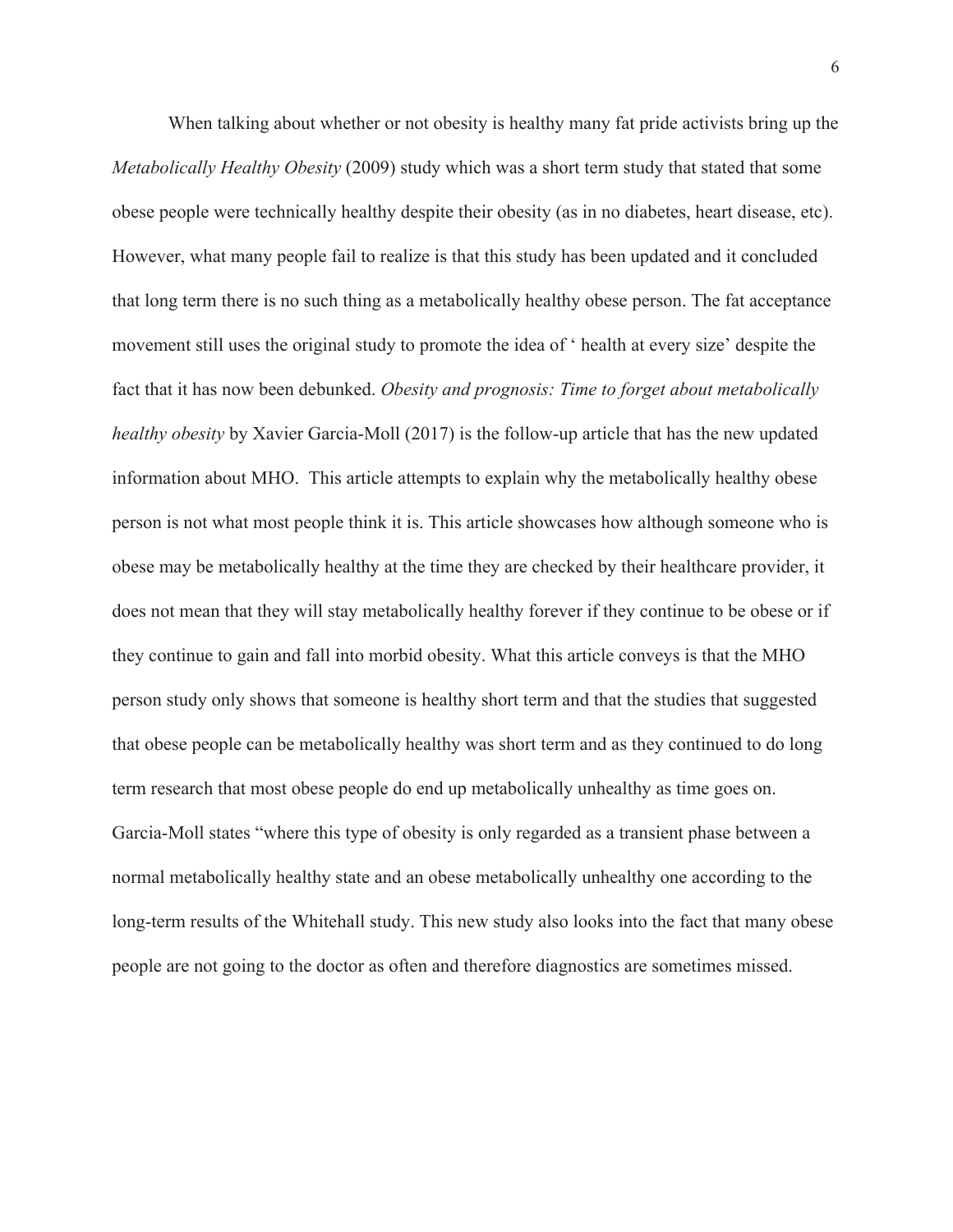#### Fat Pride and Fat Acceptance

The history of fat pride goes back as far as 1967 but according to sociologist Charlotte Copper, the development of fat pride can be looked at in waves similar to those in feminism, highlighting the close ties between the two movements. First wave fat pride started during the early part of the 20th century, when obesity was seen as detrimental to the community by means of decreasing human efficiency, and that obese people interfere with labor productivity in the coastal areas of the United States. The second wave the fat pride movement started in the late 1980's and continued until the turn of the century. This wave became more widespread in the USA and started to spread to other countries. The third wave of fat pride became more diverse as well as the fat pride movement increasing in the 2000s, with the creation of the "fatosphere" and the "Fat Liberation Feed" which provided online communities of blogs and social media dedicated to the fat pride movement. The fat pride and fat acceptance movements also coined the term "Fatphobia" which is defined as the fear and dislike of obese people and/or obesity. Generally people who disagree with the fat acceptance movement are often called fatphobic.

The fat pride and fat acceptance movements also seeks to create a sense of self that derives from an individual person's fatness and equate it to things like race, gender, and sexuality. This often comes with the idea that a person being fat is something they were born with or something that can never be changed. In fact fatness has become such a part of some people's self worth within the fat acceptance and fat pride communities that people within those communities who lose weight can even be called fatphobic for doing so, even if it is in the person's health interest to do so. Fat activists such as Tess Holliday, have been known to block fans of hers on social media for posting before and after photos of weight loss because of this.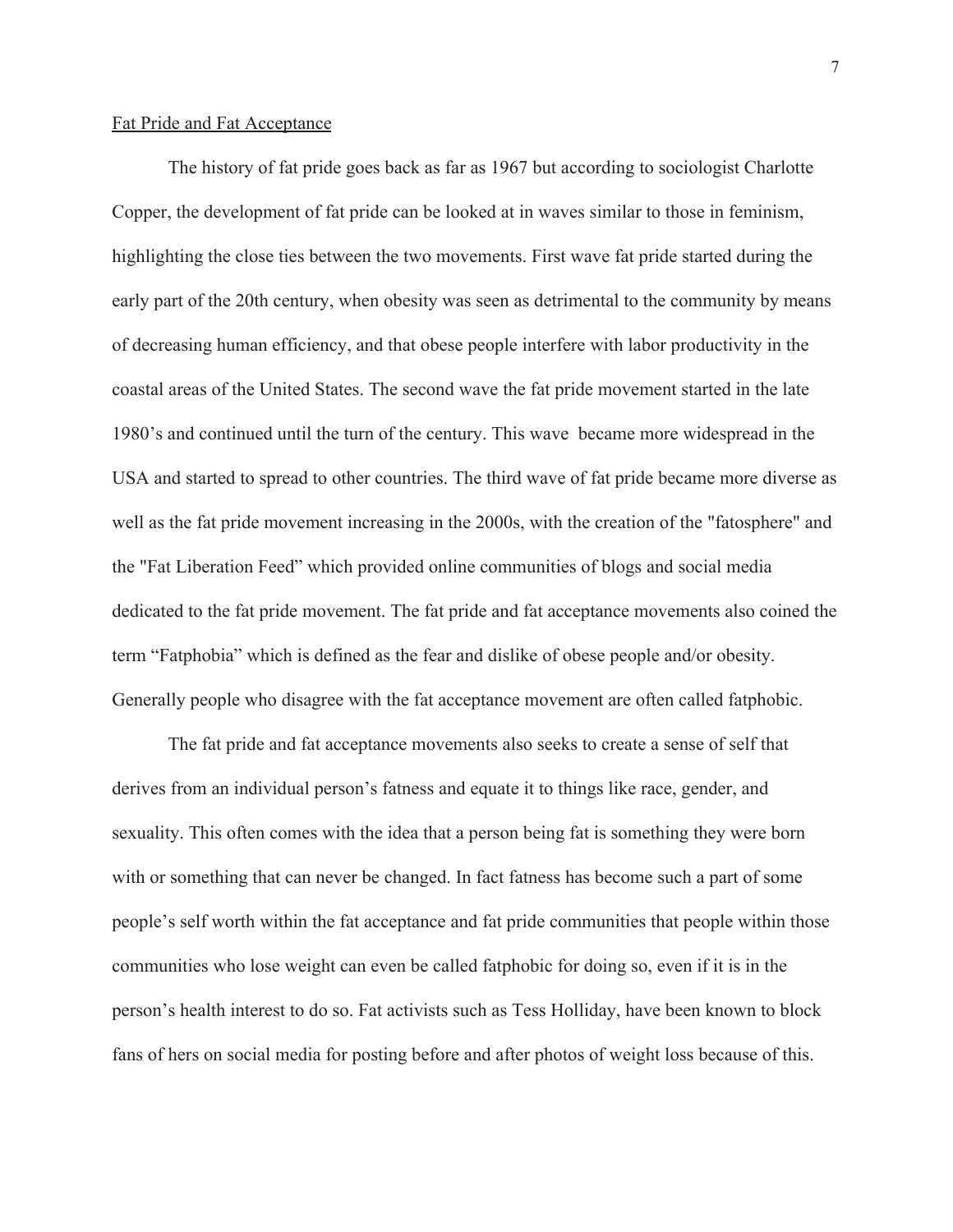Jenny Lee Molina posted before and after pictures after losing 80 lbs due to being diagnosed with prediabetes on instagram, and that same day Holliday unfollowed her. When Molina reached out and asked why, Holliday responded stating that the photos were "triggering" and "not body positive". Holliday moreover told Molina that the pictures insinuated that Molina was implying that there was something wrong with her being overweight instead of just being happy with herself. This is one of the examples that showcases how the fat acceptance discourses uses fatness (overweightness or obesity) as an identity trait rather than an illness. This example also showcases how if someone changes their physical trait of fatness, it somehow necessarily means that person hates fat people rather than a pursuit of a healthy lifestyle.

The Fat Studies discipline in academia as well as the Health At Every Size campaign were created by Marilyn Wann as a place for scholars to find more fat positive information. However, it should be noted that these types of studies are not scientifically based and are typically not peer reviewed if they claim to be scientifically based. Fat activists argue that the health issues of obesity and being overweight have been exaggerated or misrepresented and that the health issues are used as a cover for cultural and aesthetic prejudices against a fat individual and use the *Metabolically Healthy Obesity (2009)* a study that was written by Gianluca Iacobellis as their main argument (which has now been debunked). On top of that this study was a hypothesis piece that did a short term study. Another argument that has been used by the fat pride and fat acceptance movements relates to the yo-yo effects of dieting. The yo-yo effects of dieting can be explained by the fact that often diets that are created for losing weight quickly will only work for a short period of time before an individual on this diet will start to gain weight again. What the fat studies research fails to showcase is the idea that lifestyle changes and diets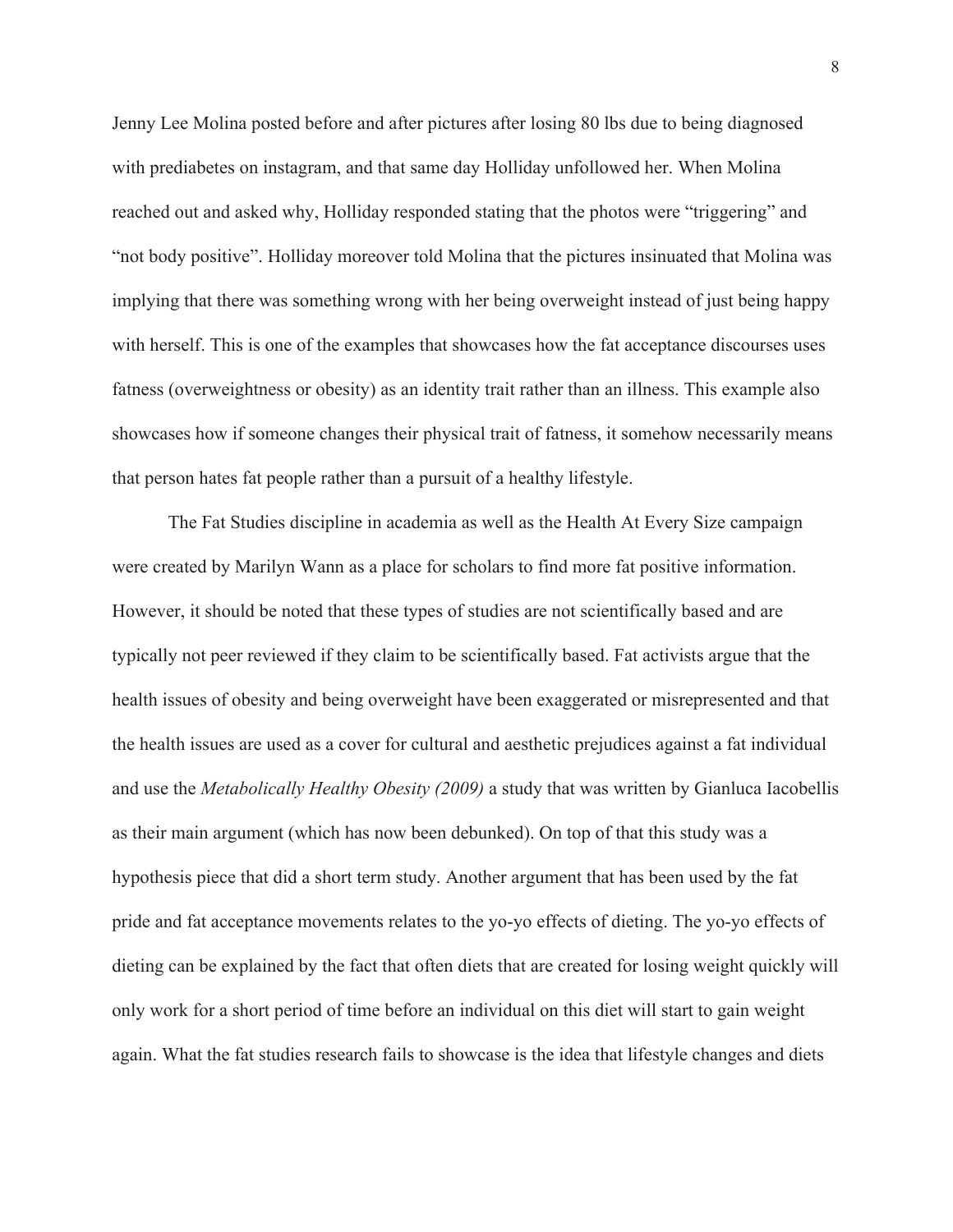are different things and how diets are set up to fail while changing your lifestyle typically does not have as high of a failure rate as dieting due. This is because often times people who change their lifestyle are losing the weight slower but in a more sustainable way.

The fat acceptance movement today seeks to go against the cultural standards of what a body should look like. Most of us would describe the standard as someone thin or fit, and one of the arguments of the fat acceptance movement is that the average women do not look like that. I would agree that the average women do not look like what the cultural standard is, considering how many people are overweight and obese; however, I also contend that it is not a good thing that the normal body size has been growing over the years because we are becoming an unhealthy society, which, in turn, normalizes unhealthiness. I think it is also important to look more in depth at the (large) subsect of the fat pride and fat acceptance movements that promote "health at every size". As discussed previously health at every size has been widely discredited by contemporary medical research. However, all over social media there are posts about how one can be healthy at every size. The original study on the metabolically healthy obese person became a huge phenomenon amongst the fat acceptance and fat pride movements despite being disproved by countless scientists. This idea then formed into what most people see as health at every size.

One of the main contributors to the health at every size movement is Linda Bacon. Although the idea had been talked about as early as the 1960s Bacon trademarked the term and wrote a book titled *Health at Every Size* about the topic. Bacon's educational background is unclear but her book is written as fact even though what she is saying is actually a hypothesis of hers. Bacon has a Ph.D. and states on her website she has a background in Biology, Health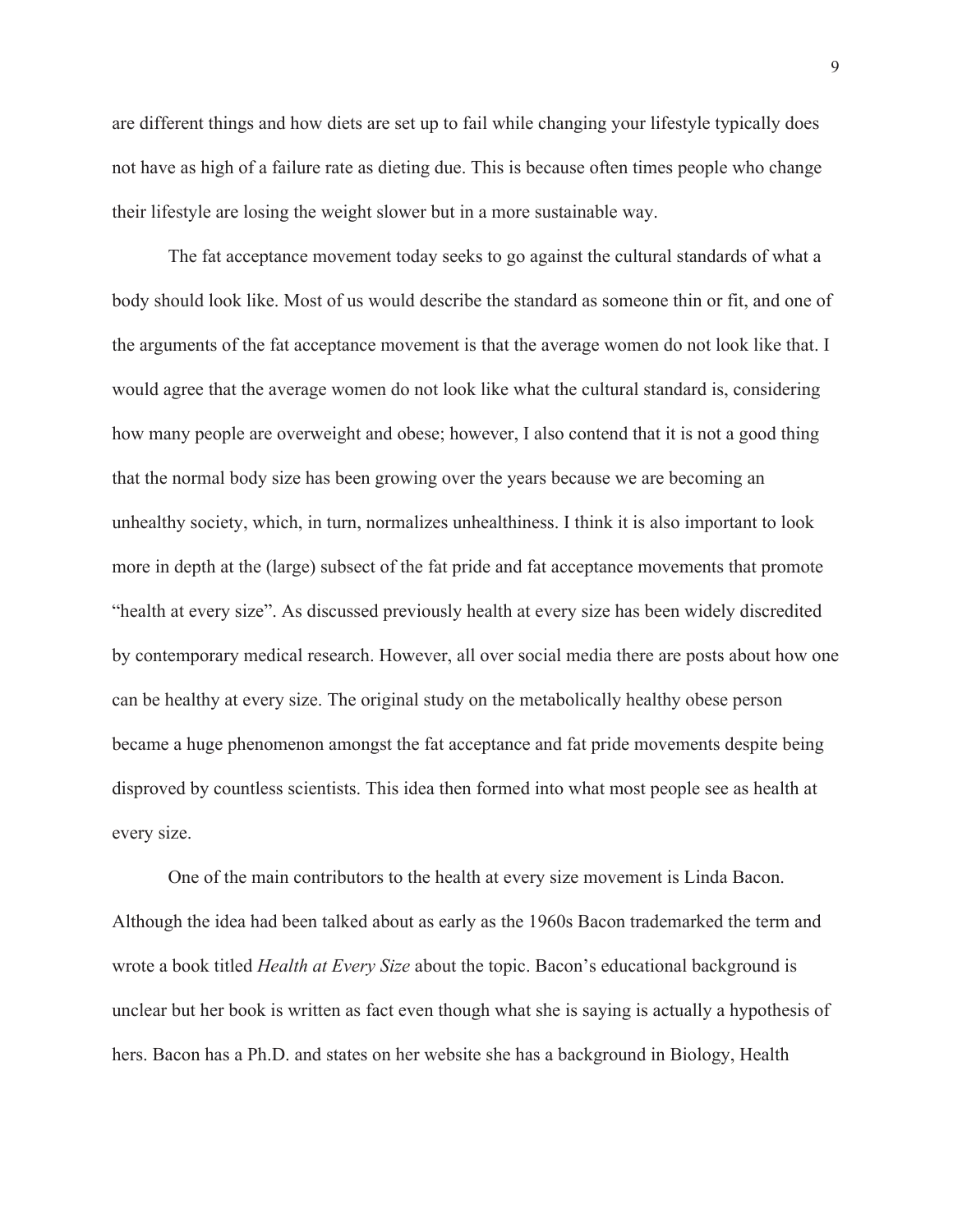Education, Women's Studies and Psychology but does not state what her credentials in each field are. Bacon states on page 274 of her book "Assumption: "Overweight" and "obese" people die sooner than leaner people. False! Almost all epidemiologic studies indicate people in the overweight or moderately obese categories live at least as long—or longer—than people in the normal weight category". The idea that all epidemiologic studies say that obese people live longer is a blatant lie. A simple google search would prove this statement false; in fact, the results prove quite the opposite. Yet Bacon claims that her book is based on solid scientific research. This is an ideological falsehood that has been circulated through books like Bacon's and has now made its way into mainstream and social media. But false information about health is not the only issue within the politics of the fat acceptance and fat pride movements.

## Societal Contributors

It is unfair to critique obesity and the Fat Acceptance and Fat Pride movements in America without looking at the factors that have contributed to both the rise of obesity as well as factors that allow for the fat pride and fat acceptance movements to gain more traction in popular media. First, it is important to look at factors in our culture that have led to the obesity epidemic. In the United States, we have a problem with eating unhealthy foods and overeating those foods. The two biggest reasons that unhealthy foods are often overeaten or chosen over healthy foods are that they are more easily accessible and they are often cheaper. According to The Harvard Medical School Health Publishing website the top ten sources of calories for the American diet are Grain-based desserts (cakes, cookies, donuts, pies, crisps, cobblers, and granola bars), Yeast breads, Chicken and chicken-mixed dishes, Soda, energy drinks, and sports drinks, Pizza, Alcoholic beverages, Pasta and pasta dishes, Mexican mixed dishes, Beef and beef-mixed dishes,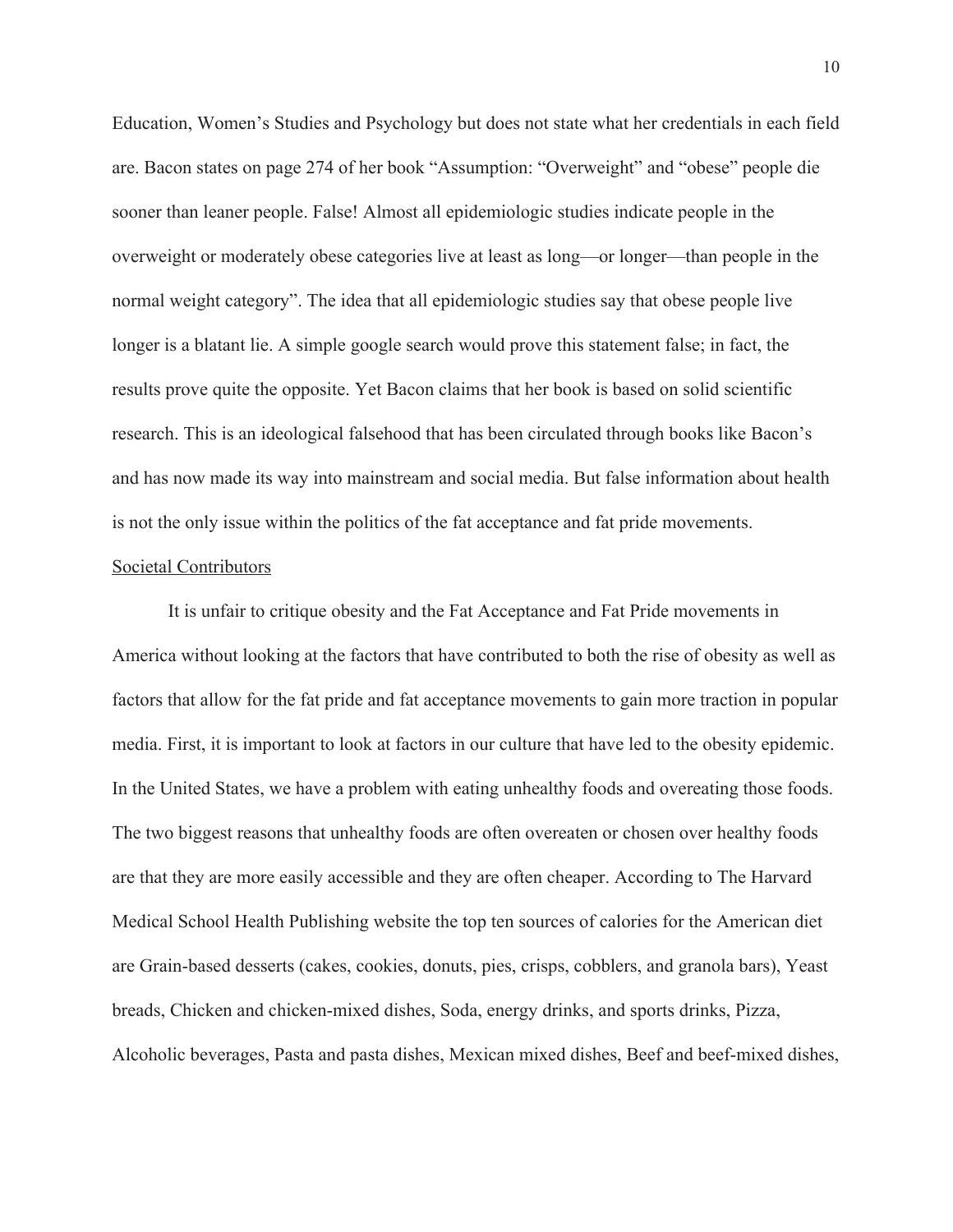and Dairy desserts. This is no surprise considering that the foods that the government subsidizes are corn, soybeans, wheat, rice, sorghum, milk and meat which make up every food that is on the prior list. These foods are often a contributor to obesity, yet they are the most easily accessible for people. Junk food and fast are also the quickest foods to eat for often the lowest amounts of money. These foods are also typically some of the only foods available in places where there are food deserts.

Food deserts are defined as "parts of the country vapid of fresh fruit, vegetables, and other healthful whole foods, usually found in impoverished areas largely due to a lack of grocery stores, farmers' markets, and healthy food providers" according to the United States Agricultural Department. This means that many people are without the basic needs to have foods that would help them avoid obesity. Of course this is a major role is obesity, and as close to unavoidable as it can get because of the scarcity of fresh foods in areas that are a food desert. Many of these people eat unhealthy foods because their main priority is just having enough food to get by and not necessarily if the foods our healthy. It is important when discussing the topic of obesity and the fat acceptance and fat pride movements to understand that it is a privilege to have access to healthy foods, but despite this it does not make obesity okay. In fact it makes obesity an even bigger issue because people of lower socioeconomic status are more susceptible to becoming obese due to the lack of tools to prevent it.

The socioeconomic status of an individual also has a lot to do with their weight as discussed prior. But what exactly is socioeconomic status? Socioeconomic status is the social standing or class of an individual or group. It is often measured as a combination of education, income and occupation and showcases the disparities between high, middle, and low class. There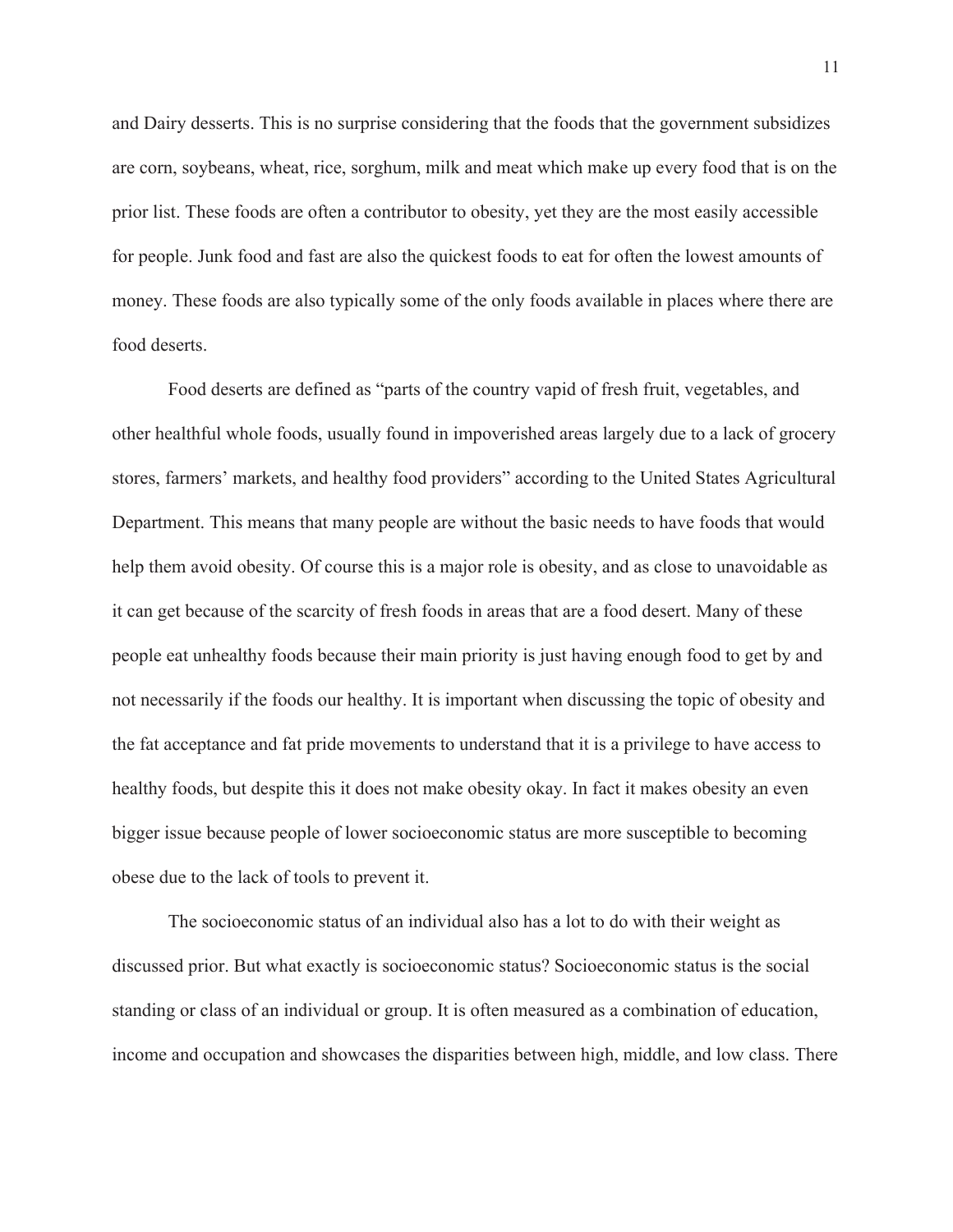are many inequities that come with having a lower socioeconomic status which often includes health. According to the CDC individuals with lower education and lower household income are more likely to be overweight or obese. This CDC also states that black and white people as a whole are more likely be overweight or obese due to socioeconomic status while hispanic women are more likely to be obese due to their socioeconomic status. It is no surprise that people of lower socioeconomic status are more likely to be obese considering that as discussed above there is a lack of healthy foods available.

In recent history the extremely skinny body has been praised. Models are often photoshopped to be extremely thin as well as expected their actual bodies to be extremely thin to the point of unhealthiness. This issues has taken a turn in the other direction with more demand for plus size models and bodies. In the 1980's there started to be a high demand for super thin models, often meaning that some models would starve themselves or be overly photoshopped to look the like desired body type that was desired by designers to model their clothing. This lead to problems in society such as the glorification of the super thin body. This very unattainable body type that was in almost every advertisement was becoming a standard of beauty in many western cultures and many young girls were developing eating disorders to try and be as thin as the models because of societal pressure. Fortunately, within the last ten years, there has been a lot of push back from people to stop having extremely thin models because it was doing more harm than good, and ultimately glorifying an unhealthy body. As of 2017, the country of France has banned extremely thin models because of how harmful they were to their society's physical and mental health. At the same time that people started condemning extremely thin models, plus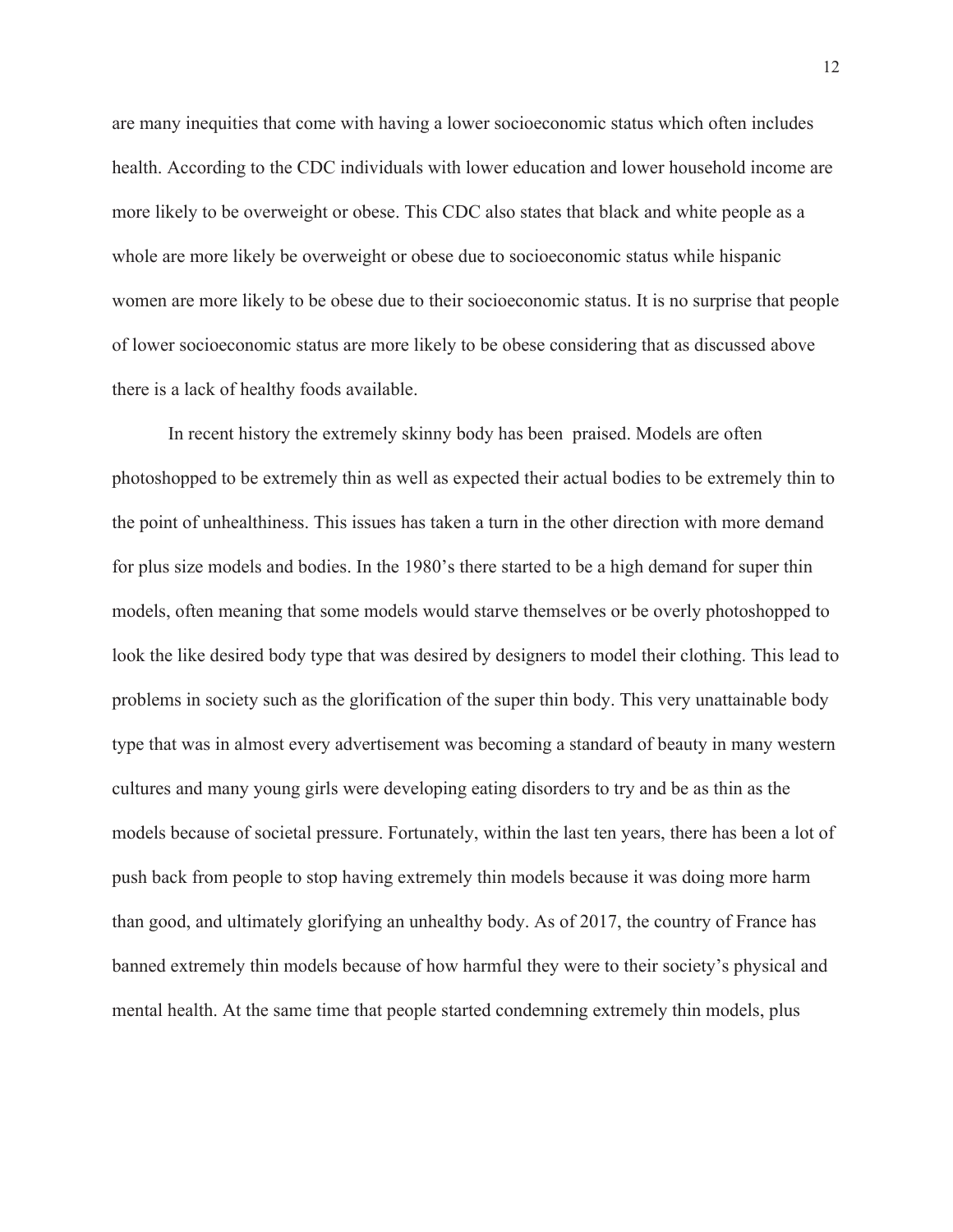sized models starting becoming more popular on social media through the body positivity movement.

Although most people in 2019 can agree that super thin models promote unhealthiness, there is much debate surrounding the complete polar opposite, extremely overweight models. Soraiya Fuda wrote an opinion article titled *Sports Illustrated: Here's why fat size 20-somethings don't belong on the runway* for The Daily Telegraph. Although the article is quite harsh, it makes very good points. Fuda stats "My argument here cuts both ways. If the fashion industry decides to stop using models who appear to have starved themselves to skin and bones, as they should, they shouldn't then choose to promote an equally unhealthy body shape." This article got a lot of heat from fat pride and fat acceptance activist claiming the article was fatphobic with statements from fat activists such as Christine Morgan stating "There's no such thing as glorifying obesity because of the bias people who are bigger experience they go whether it's the doctor, shopping or an aeroplane".

Annabel Hennessy and Kris Crane wrote a follow up article for *The Daily Telegraph*  defending the first article titled *Health officials worried 'extremely overweight' models taking to the runway glorifies obesity* where a medical doctor named Dr. Brad Frankum stated "It's a difficult message but just like we don't use cigarettes to promote products I don't think we should have unhealthy weights promoting products". The follow up article cites a source titled *The (Ironic) Dove Effect: Use of Acceptance Cues for Larger Body Types Increases Unhealthy Behaviors* which was a short term scientific study conducted by Brent McFerran and Ross MacDonald-Allan. The researchers conducted five experiments to see how subjects would react to cues suggesting that obesity was acceptable. "In each instance the subjects displayed a greater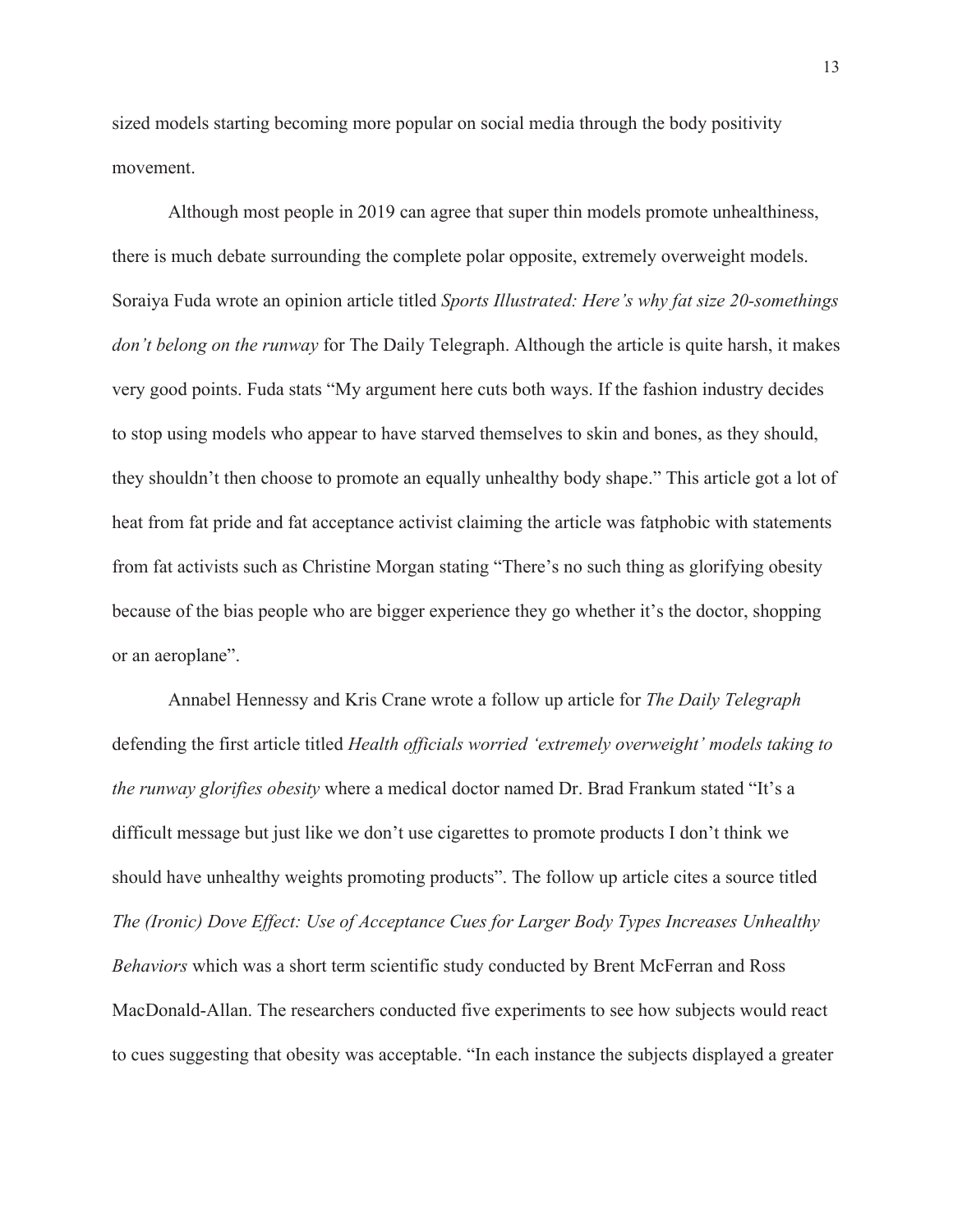intended or actual consumption of unhealthy food and a reduced motivation to engage in a healthier lifestyle, driven by an increased belief that obesity was more socially acceptable" (McFerran & MacDonald-Allan 1). This peer reviewed study shows that the message that the fat acceptance and fat pride movements are sending allows obesity to be normalized. This naturalization of obesity can potentially have health effects for people because of the dissociation from the serious health issues that can come with being overweight. This also shows that the fat acceptance and fat pride movements can promote people to want to purchase more products because they feel like their choices to buy more are now validated.

The fat acceptance and fat pride movements often undermine the healthcare system stating that fat patients do not receive proper health care due to fatphobia. Although I do agree that some fat patients do not get as much care as others I think there is more to the story than the fat acceptance, fat pride movements, and the medical field let on. There is validity in what both parties are saying. In an article published by SELF a media news platform titled titled *The Shocking Ways Large Women Are Mistreated by Health-Care Providers* by Kelly Coffey insinuates that fat women in particular are not getting the same healthcare as other groups of people. Coffey states "A review of studies published in the journal Obesity Reviews in 2015 surveying empirical evidence across multiple disciplines showed that health care professionals' negative feelings about fat bodies can lead to misdiagnosis and late or "missed" diagnoses, negatively impacting patient outcomes". This of course is horrible for patients who are experiencing this kind of treatment, after all doctors are supposed to be there to help treat their patients. However the issue is a double edged sword. If we take Coffey's article as an example we can see that this issue exists, but if we look at the journal that Coffey states is "empirical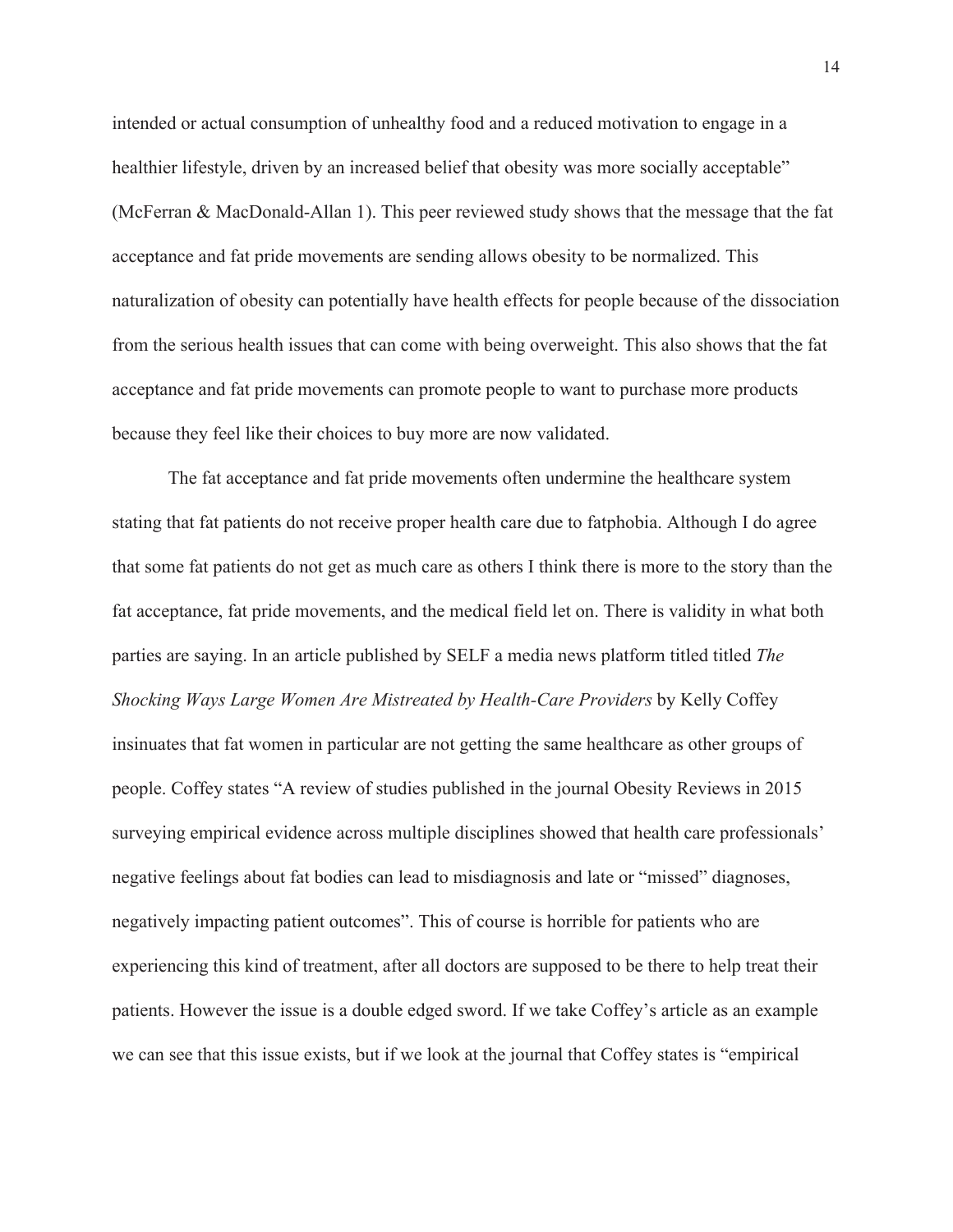evidence" we can see that much of the evidence used is circumstantial evidence. This study that Coffey cites used some medical records, but cites a lot sociological studies as her main point of research. Adding to the fact that many medical professionals feel frustrated with their obese patients. This is due to those patients ignoring the fact that they have been told to lose weight in order to alleviate symptoms or to prevent diseases according to a Harvard School of Medicine survey. It is no wonder there are issues between medical professionals and fat activists. This issue can often lead to both overweight and obese patients as well as healthcare providers to play the blame game with each other. Until both parties can work with each other, patients will continue to be harmed in the process.

#### The Media and Fat Acceptance

There are different ways that the fat acceptance and fat pride movements are able to function via various media outlets. To better understand how fat acceptance movements work and move through media today it is important to understand how it has worked in the past. Throughout the 1980s and 1990s there was no social media so the fat acceptance movements worked through more traditional or sometimes less accessible smaller media outlets. During the 80s and 90s the fat acceptance movements would circulate through small magazine or newspaper publications these were often opinion pieces made by individuals wanting to share the message of fat acceptance and showcase the ideas. During this time the fat acceptance movements would be seen on reality television including talk shows and small news stations. When on television in the past often the person talking for the fat acceptance movements would be debating someone else on the validity of their "movement" as well as debating whether or not being obese or overweight it detrimental for someone's health. Rarely was the idea of fat acceptance seen on tv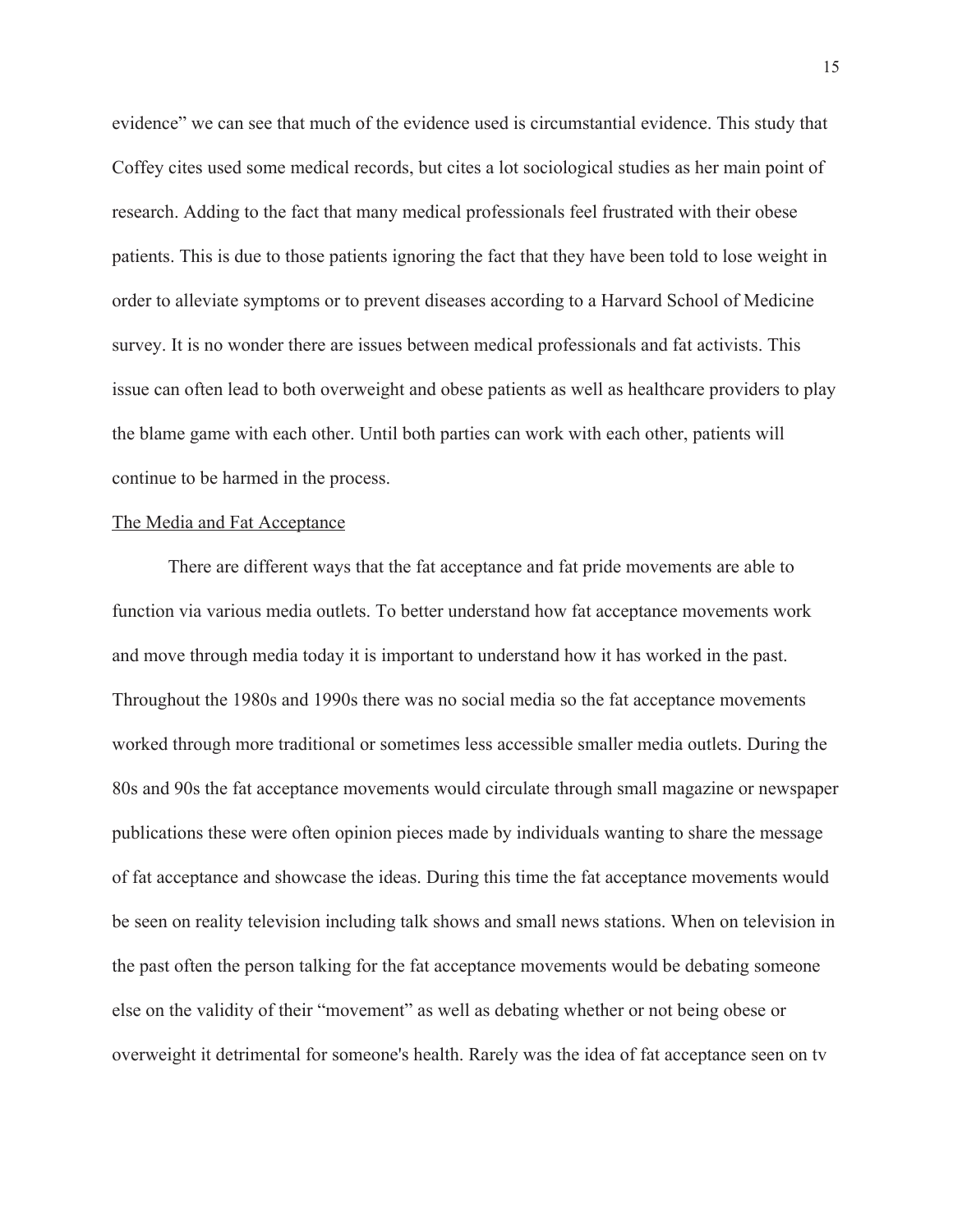as acceptable. One of the last ways that fat acceptance worked was through academic texts. There was a small portion of fat acceptance texts that existed during the 80s and 90s, but often these texts would not be seen by people outside of the fat acceptance movements. One thing that is important to note is that when fat acceptance ideas were being circulated during this time it was not widely accepted by people outside of the fat acceptance movements. Most of the public would mock ideas of fat acceptance and fat pride, typically the only places that these ideas were accepted was within fat acceptance circles themselves.

It wasn't until the early 2000s that fat acceptance and fat pride started to gain traction, once social media started to take off. With social media it is easier than ever for people to share ideas or issues with more people than ever. This is one of the ways that the fat acceptance and fat pride movements have been able to make their way into more popular culture. Often fat acceptance and fat pride are working under the idea of body positivity when in the media, but it seems as if the ideas of the body positivity movement which was created so that people with all bodies, especially those with disabilities, chronic illnesses, scars, and other unchangeable aspects of their bodies could feel good about themselves and love themselves despite these aspects. It seems though that body positivity was hijacked by the fat acceptance and fat pride movements. This can be seen a lot through the discourse that is spread through social media. Social media websites such as YouTube, Twitter, Instagram, Snapchat, and Facebook are the main sites that fat acceptance and fat pride discourses are circulated. Facebook is the main website where fat pride and fat acceptance is seen under the light of body positivity. Of course there are articles that are widely shared such as 19 Controversial Facts About Being Fat That You Need To Know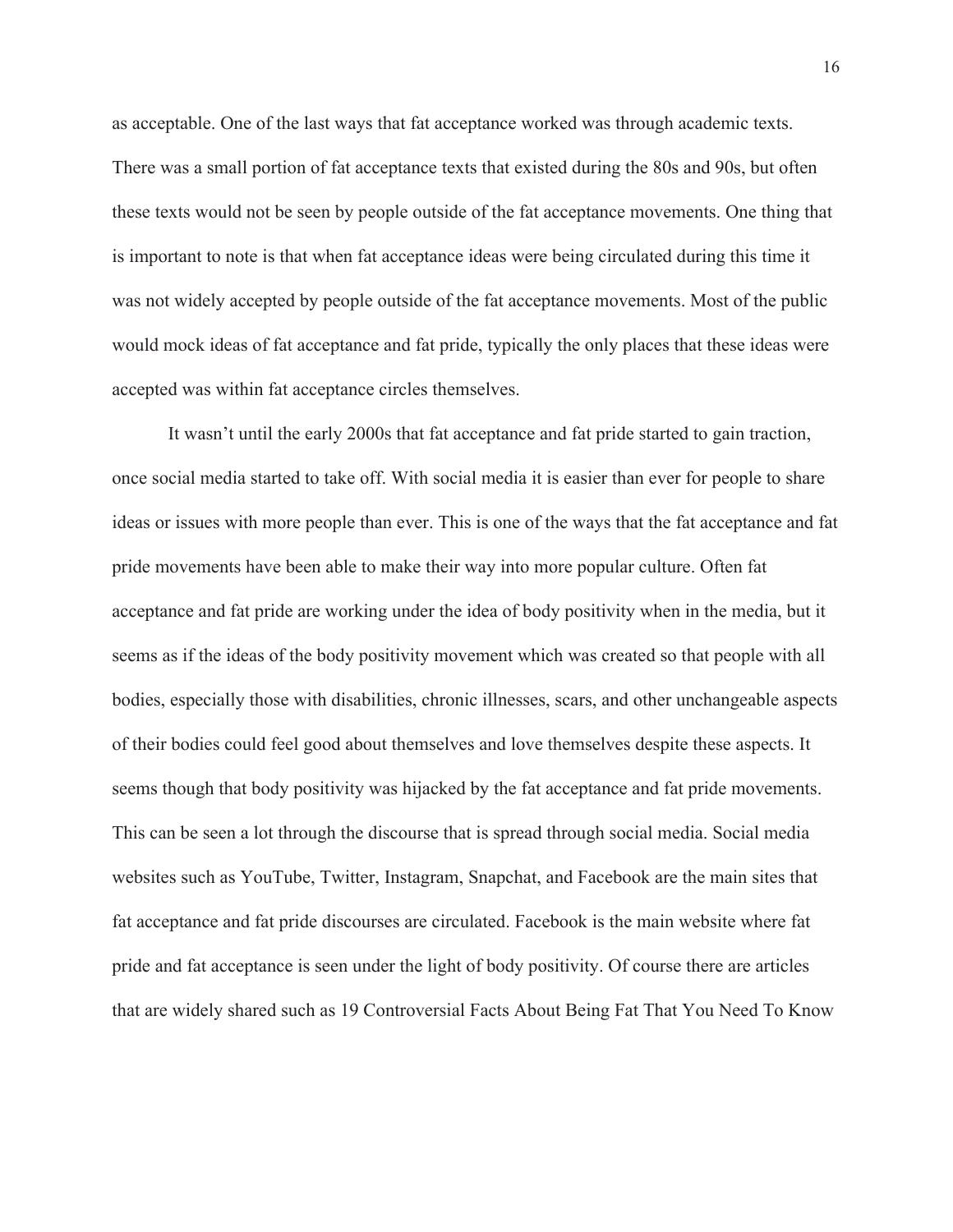Surprising facts you might not have heard about America's favorite crisis: Obesity! Via Buzzfeed or Everything You Know About Obesity Is Wrong via Huffington post that have thousands of comments from both supporters of the ideas as well as people in opposition of the shared articles ideas arguing in the comment section. Although there is an overwhelming number of opponents to these types of Facebook posts, often times the supporters of fat pride and fat acceptance shut them down my either deleting comments, calling the opponents fatphobic, or attack them verbally. Of course it is social media so it is no shock that the conversation is not productive, but the alarming part is that supporters of fat pride and fat acceptance try to completely shut down opposing ideas.

This lack of willingness from the fat pride and fat acceptance communities to allow for the opposing side of their argument to share their thoughts is seen throughout most of these social media sites. On facebook many fat acceptance and fat pride pages are close groups that someone needs to be accepted into by moderators. An example of the is the Health At Every Size (HAES) Facebook page that required me to answer and initial off on questions and compliances stating that I would not talk about diets, that I would not post articles stating obesity is harmful, that I would not discuss obesity being harmful or the obesity epidemic, and much more. After answering some questions and agreeing to their community standards I was accepted after around two days. After accepted into the group I noticed that the rhetoric being used was similar to what has been discussed throughout this project, but it was more extreme because this page is an echochamber of thousands of people who all believe in the same thing. There are comments such as "Dieting is self harm" and "This is a group that doesn't promote diet culture, that doesn't centre weight loss with health, and many of us feel very uncomfortable with the discussion of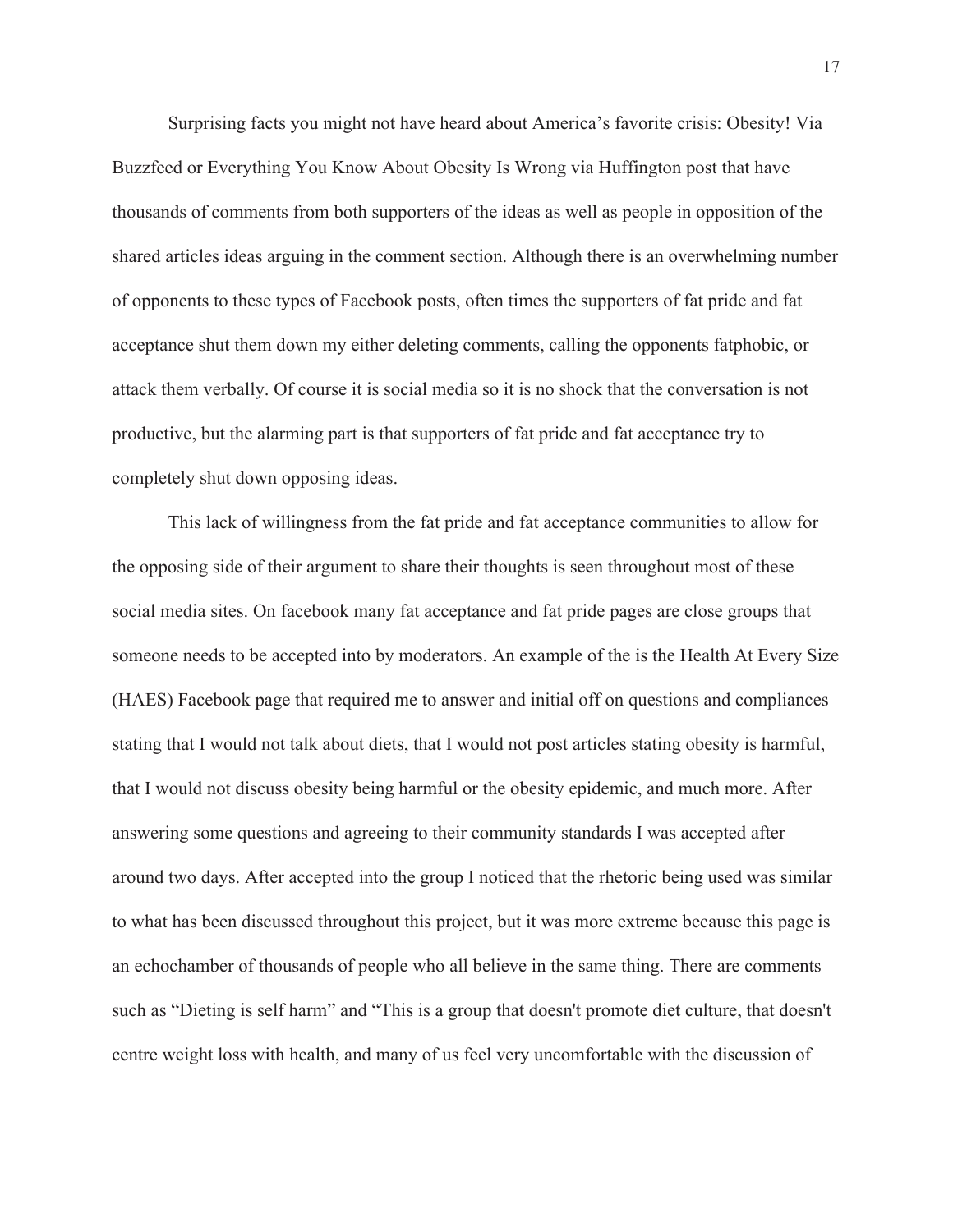IWL (intentional weight loss)". This group claims to share science backed information with their group members, but from what I have observed after joining this group is that every post has been based purely off of emotion and speculation. Another example that had been discussed prior in this project is Tess Holliday's Instagram and her Twitter. Tess Holliday openly states that she blocks and deletes comments from people who post about their own weight loss, or people who make speculations about her own health. These examples showcase how often times the fat acceptance and fat pride movements use social media to their advantage because it is easy silence anyone who disagrees with them, creating an echochamber that allows for the movement to grow because it seems unopposed to any outsider that stumbles upon share posts and articles. Fat Pride Activists

Vergi Tovar is a radical fat activist and feminist as well as an author and lecturer. Tovar holds a Master's degree in Sexuality Studies with a focus on the intersections of body size, race, and gender. Tovar believes that the fat pride movement is a sector of feminism. Tovar's blog posts and articles are often used as sources in other articles written by people within these campaigns. Tovar is also the founder of "BabeCamp" which is described on her website as "Lose Hate Not Weight Babecamp is a 4-week online course designed by acclaimed body image expert, Virgie Tovar, to hold your hand through finally breaking up with diet culture and taking your rightful place in the babe pantheon". Babecamp costs \$297 for the course. Tovar also has a summer camp called "Camp Thunder Thighs" located in California. For a weekend as her summer camp which is described on her website as "Camp Thunder Thighs is about living the 5 principles I believe lead to deep, meaningful change in our relationship to our bodies - 1. Community, 2. A critical and intersectional political education, 3. Practical tools for healing and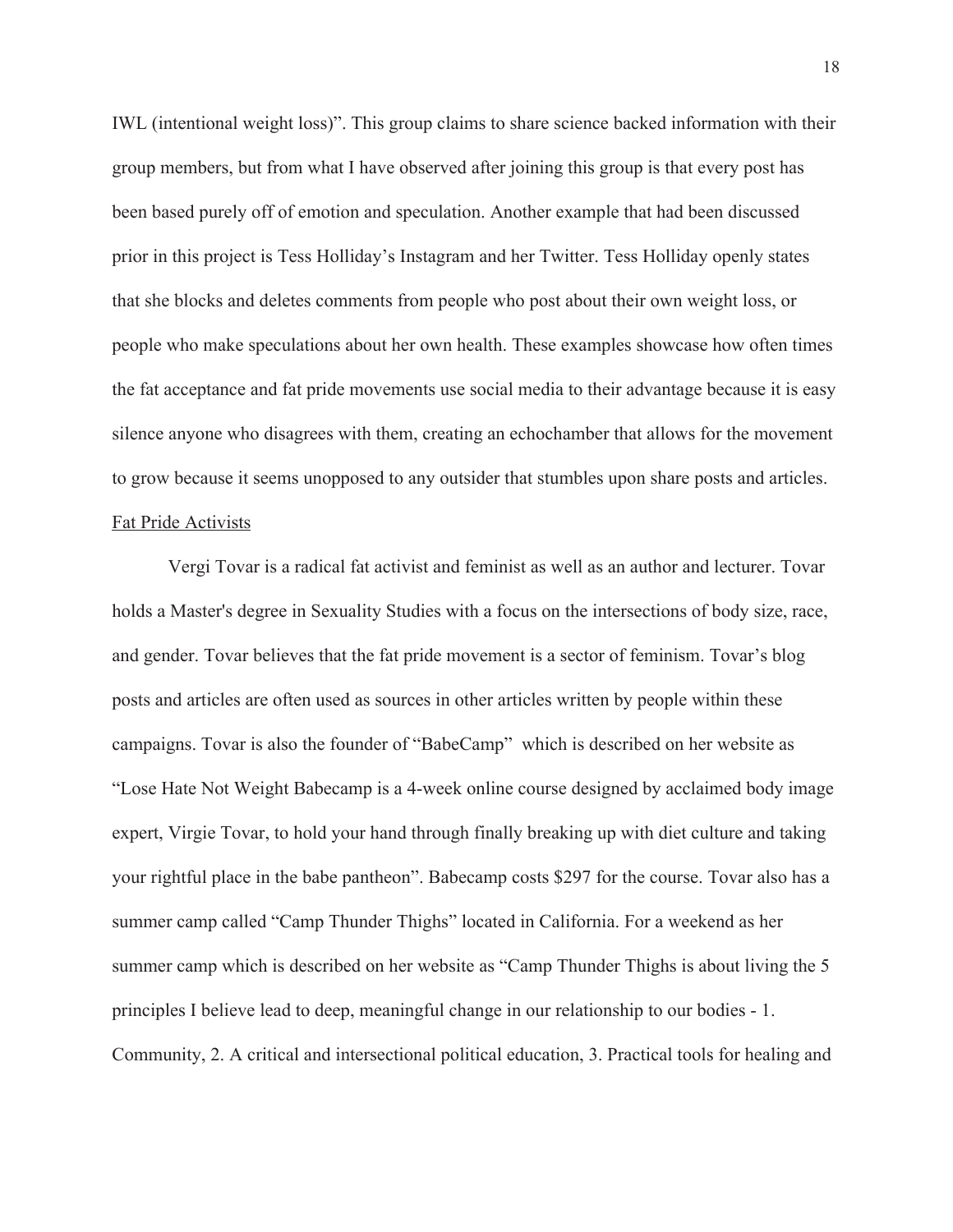resiliency, 4. A non-judgmental space to recuperate our relationship to food, and 5. Movement whose only purpose is pleasure - for a weekend in a beautiful place so you can use these tools to heal yourself and change the trajectory of history. Basically". A weekend at Camp Thunder Thighs will cost someone \$689 for three days and two nights (not including transportation costs).

Tess Holliday is a plus-size model and self-proclaimed leader of the fat acceptance movement. Holliday was recently a controversial cover model for Cosmopolitan magazine. Tess often tells her followers that despite being morbidly obese and recently having health complications from being pregnant while obese, as well as being someone who has started to lose mobility she does not plan on losing weight. Holliday often has the response that her health is nobody's business but her and her doctors yet shuts down comments and makes personal attacks people when they comment the risks of obesity or try to start a discussion about the health risks of obesity on her social media platforms. People from both the fat pride movement and people who felt that the cover promoted obesity found the cover to be controversial but for different reasons. Several fat pride supporters felt that Holliday's cover was working against the fat acceptance movement because it had been highly edited and felt that the fact they the photo had been photoshopped took away from the cause of the movement. Others who are not associated with the fat pride movement felt that the cover glorified obesity due to the fact that it was showcasing/praising a morbidly obese body.

Whitney Way Thore is a fat acceptance activist who focuses on "body discrimination". Thore has her own reality television show on The Learning Channel (TLC) titled *My Big Fat Fabulous Life* where she showcases her attempt to find physical and mental health as well as for her viral video titled "Fat Girl Dancing"*.* In June of 2016, Throe had a syncopal episode due to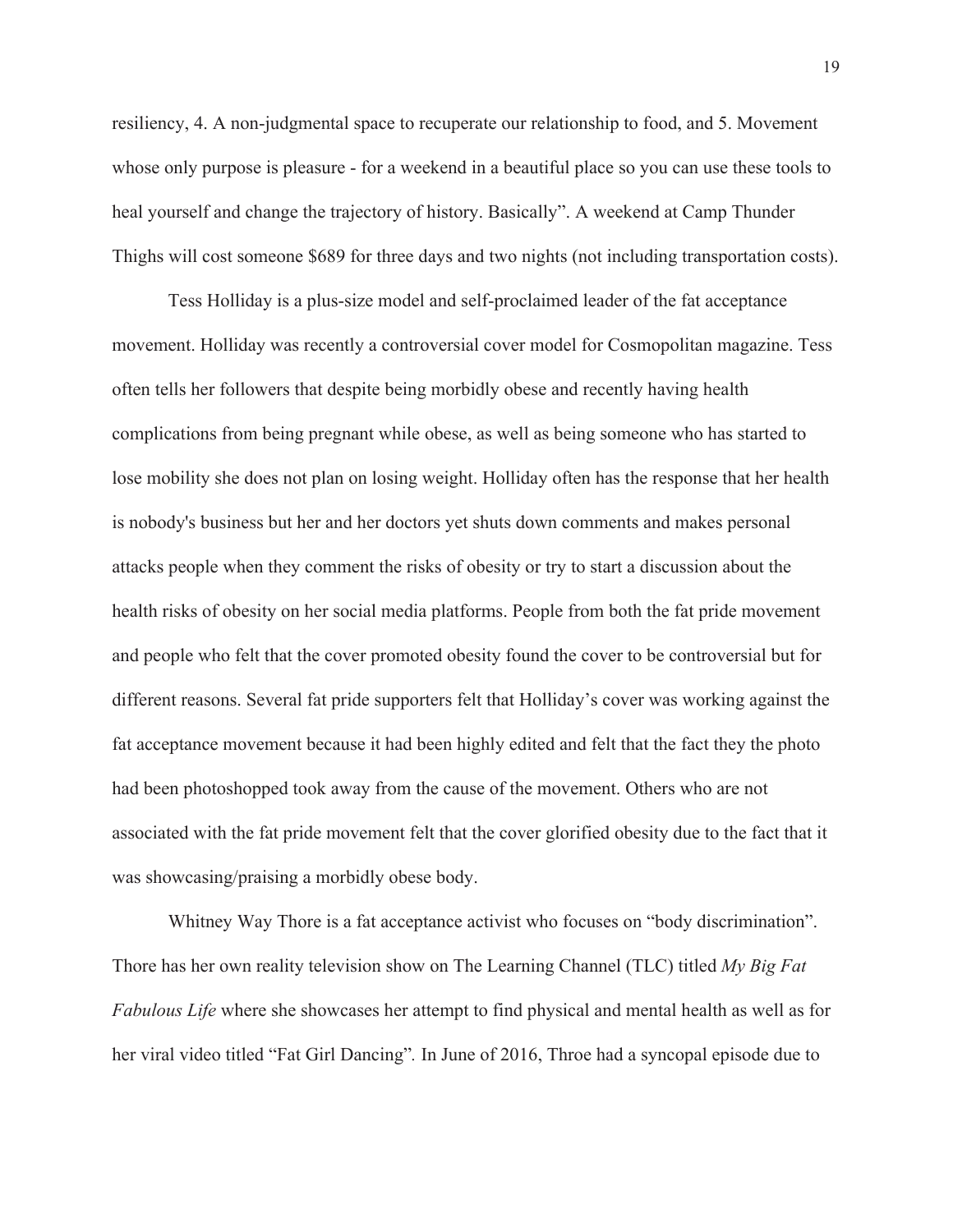exertion during a dance marathon, which means she passed out. In her show, there is a clip of a Thore at the hospital after this episode where the Nurse Practitioner (NP-C) who was treating her tells her that she likely passed out due to her heart struggling to pump blood throughout her entire body due to her size and referred her to a cardiologist. The NP-C stated that at her age she should not be passing from the level of exertion Thore was participating in at her age and again told Thore it was due to her size. Despite this Thore still stated, "it's not a question of fat versus thin it's solely a question of health" as well as "I think it's easy to look at a fat person who passes out and make a bigger deal out of it than you would make if a thin person passes out". Thore believes she is unhealthy but does not believe that it is linked to her weight despite what healthcare professionals tell her. Thore is a core believer in health at every size despite the fact that throughout the show when she visits health care professionals they stress that a lot of her issues come from her weight.

#### Fat Acceptance and Consumer-Commodity Culture

To understand the fat acceptance movement one needs to understand the history of feminism and how it transformed into intersectional feminism. As I mentioned above, like the fat acceptance movement, feminism came in waves. The first wave of feminism was between the 19th and 20th century. This wave of feminism is most notable for the women's suffrage movement and allowing women to be in the workforce. The second wave of feminism was from the 1960s to around the 1980s. This wave of feminism is knowing for female liberation and encouraging women to not take on the housewife role, rather making a space for women to explore themselves an individuals. This wave of feminism is also known for the sexual liberation of women as well as being the the era where feminism was acknowledged in academia. Second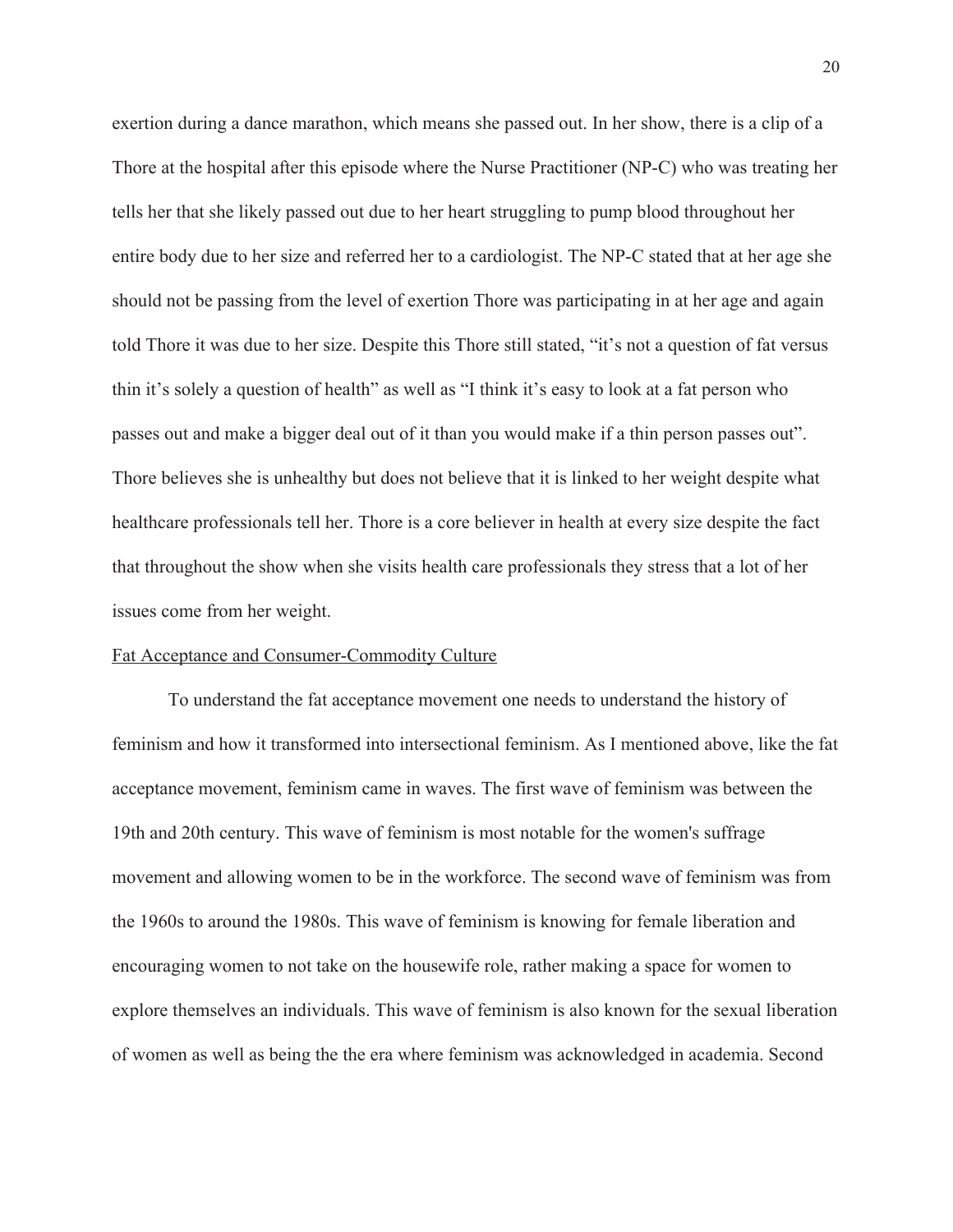wave feminists had a rigid definition of what feminism should look like. Third wave feminism started in the 1990s and looked to dismantle the idea that feminism needs to be a certain way. Third wave feminism had a post-structuralist approach that looked to undo the essentialist representation of what feminity is. This was also the start of feminism looking at perspectives from views of people outside of the white middle-class women's lens. Third wave feminism also looked closer at having feminism be involved more closely with politics. Fourth wave feminism doesn't have a definitive start but is argued to have started in the early 2000s. Fourth wave feminism is argued to have started then because of the influence of social media on feminism. This wave of feminism also looks at everyday feminism and looks to fix smalls ways that sexism and other forms of oppression are working within society. Fourth wave feminism is also when intersectionality was fully incorporated into feminism.

Intersectionality is a term that was coined by a black feminist academic named Kimberlé Crenshaw in 1989. Although the idea of intersectionality has been around since 1989 it wasn't until the 2000s that it was widely accepted in in feminist circles. But what is interseconstality exactly? Intersectionality looks to explore how power frameworks are intertwined and effect various groups of marginalized people. Brittney Cooper describes intersectionality in *The Oxford Handbook of Feminist Theory* - "Intersectionality considers that various forms of social stratification, such as class, race, sexual orientation, age, religion, creed, disability and gender, do not exist separately from each other but are woven together" (1). Intersectionality is the reason the fat acceptance and fat pride movements are intertwined with feminism. Although fat acceptance and fat pride was not included in the original definition of intersectionality, in recent years intersectionality has allowed many more social issues to be woven in with feminism. The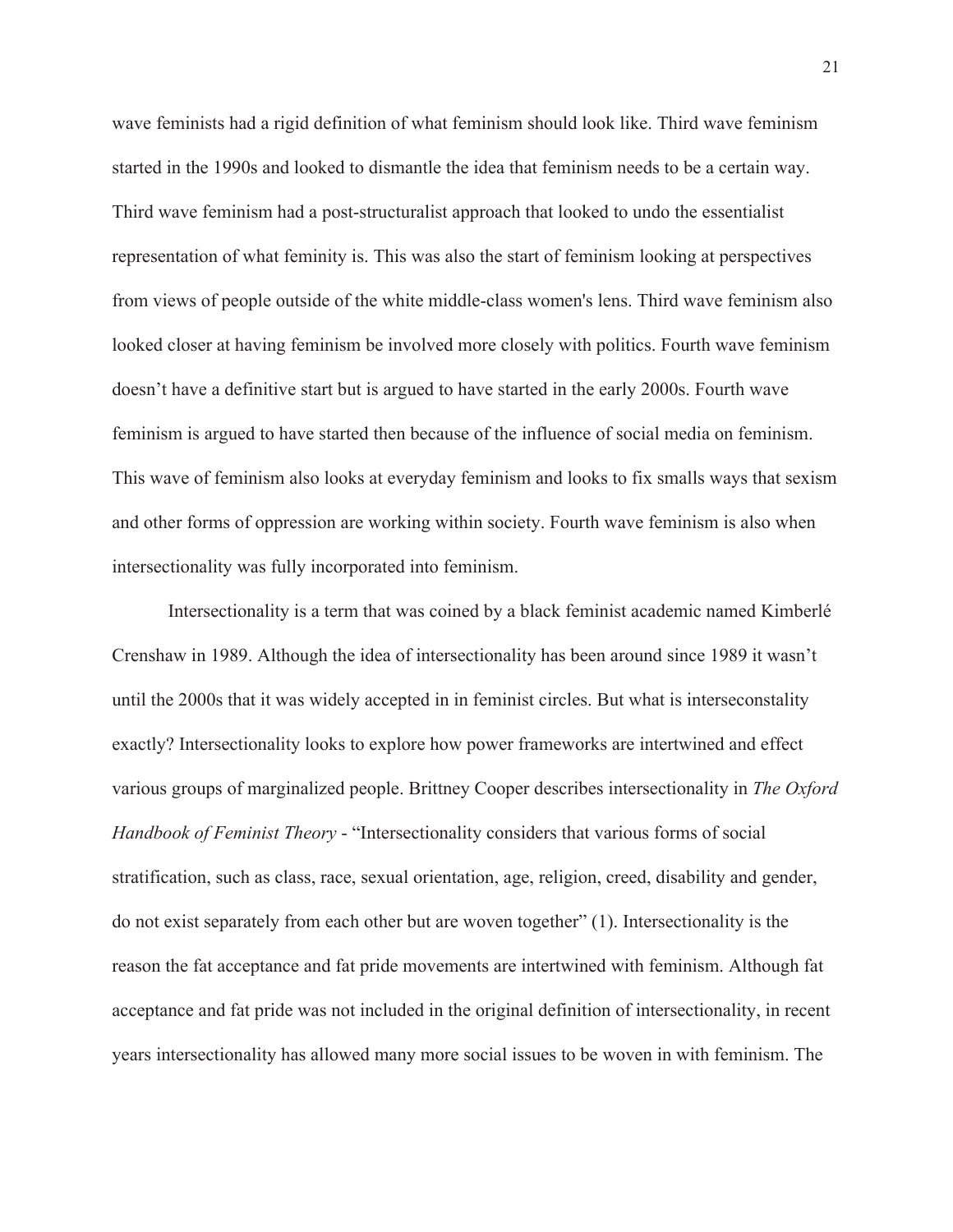idea of intersectionality come from Marxist feminist theory that describes issues as class, race, gender, etc as being not primarily personal identities but rather as social hierarchies that need to be looked at more deeply and politically. As feminism and social justice in general has progressed is has become trendy and mainstream and therefore susceptible to commodification and adulteration of ideas. Since there are so many different definitions and ideas that are circling around feminism and social justice it seems that whatever an individual defines these movements as is correct.

Fat pride has become trendy and therefore stores are using it for marketing, in order to gain a new group of customers, and some companies are designed completely around making clothing for fat bodies. This may sound like a great stride for inclusion and progressiveness at first glance because more people or different body types are able to buy trendy clothing, however, there is a contradiction of progression when it is used to get people to buy more stuff. On top of this is does this cross the line into again promoting unhealthiness. An example I often think about is Justice: The Store for Girls. This is a children's clothing store that offers plus size clothing. On the one hand, I find it extremely important that these children have clothing that they can feel good in, especially because as children they do not have autonomy in their lifestyle choices. On the other hand, it is jarring to think about the fact that children need plus sizes that are too large on me, an overweight adult. Having this plus size market also creates a customer base that starts from a younger age now. Many adult stores, of course, have plus sizes as well which as stated early can be seen as a good thing considering almost every fast fashion store in America has a plus size section. But does this commodification of the fat body have to do with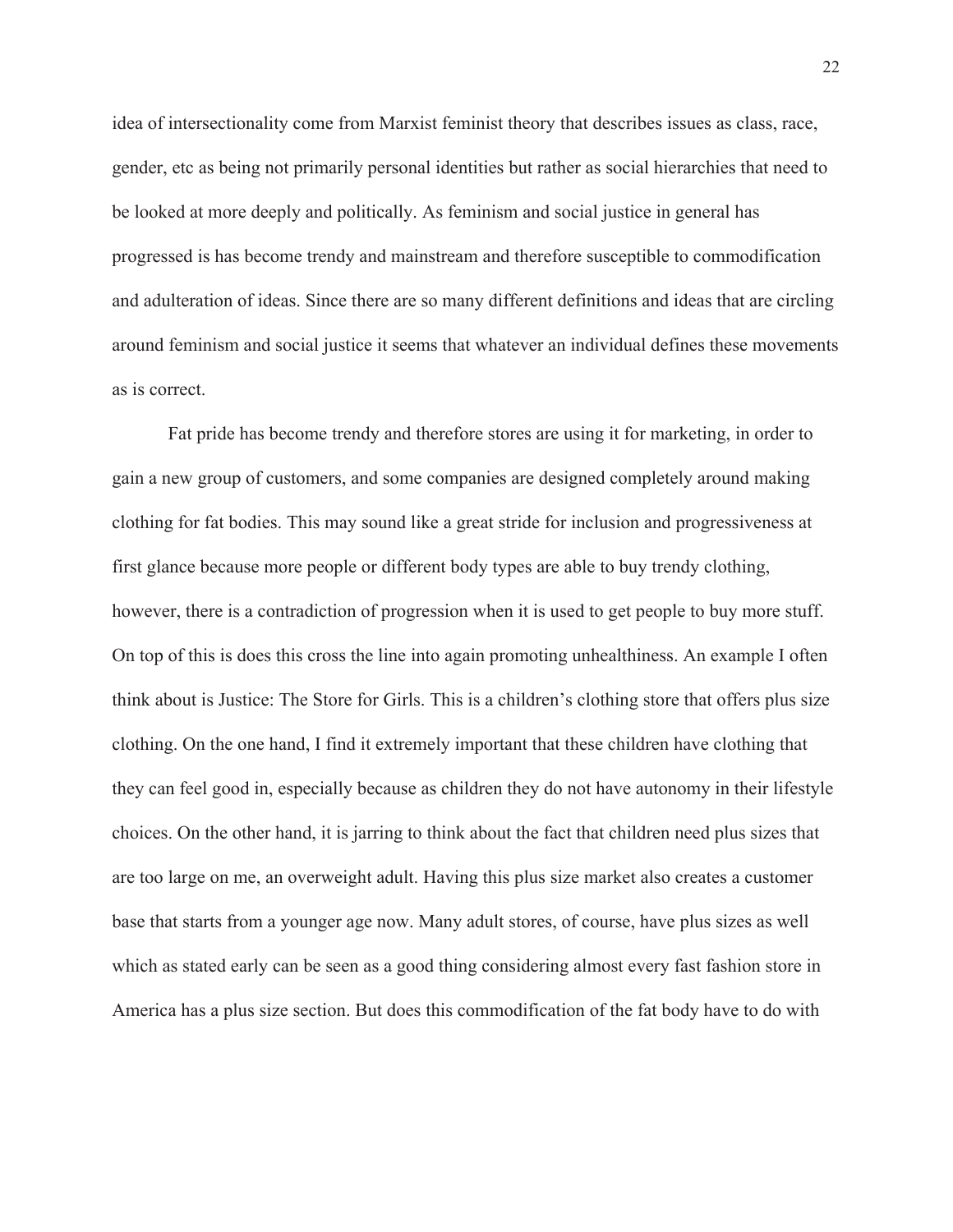the appropriation of the fat acceptance movement, or is it what is now intended of the movements in question?

When looking at the relationship with social justice groups such as the fat pride and fat acceptance movements have with commodification we can turn to Karl Marx's book *Capital* to consider his ideas about Commodity Fetishism. It is pertinent that there is background on what Marx means when he uses the word fetishism, and more importantly what Marx doesn't mean when he uses fetishism. What Marx does not mean when discussing commodity fetishism is that people have an unsettling sexual desire to commodities. Rather Marx is talking about an older meaning of the word fetishism, in the sense that an inanimate object worshiped for its supposed magical or higher powers or because it is considered to be inhabited by a spirit. However, Marx is using the word in a secular sense and not a in a religious sense. The root of what Marx's argument is that commodities exist in two ways. The first is in the physical state, meaning it is tangible. The second is the commodity's ability to dictate social relations in capitalistic societies. However as a consumer one is alienated from all the people who participated in creating, shipping, and even selling one the product, yet one buying a shirt still allows, and even demands social relations. In addition to this, commodities also create social relations through how they make a person appear to others because of the ownership of said commodity. We give these objects this power through advertisements which allude to these products giving us mystical social powers by using concepts of sexuality, youth, wealth, health, happiness, etc but completely forget the labor that went into the product because it is no longer an object made by humans, but rather a mystical social object. Marx explains that this ideology about commodities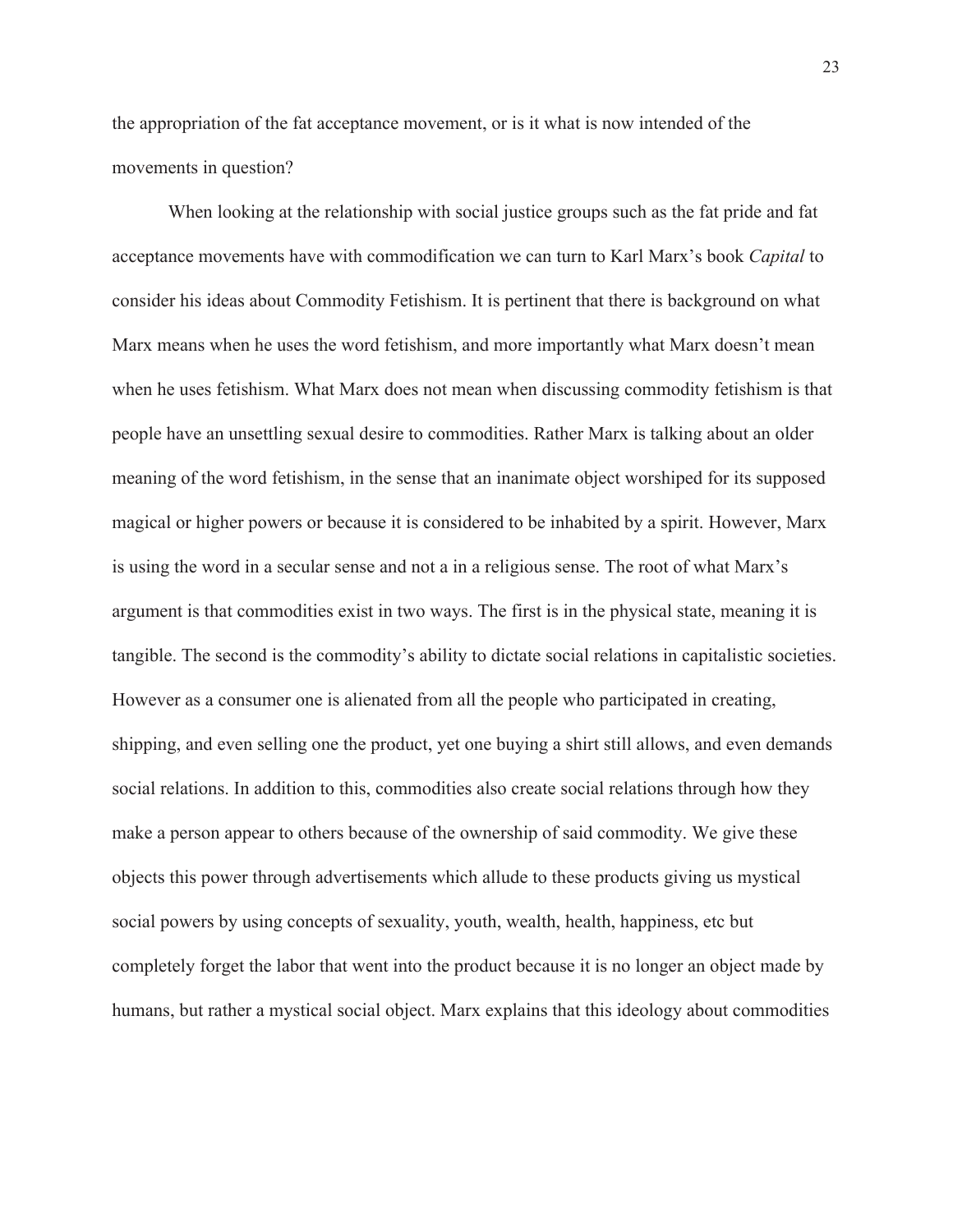is not some grand government conspiracy made to make people buy more stuff, but rather it is an unavoidable symptom of a capitalistic society.

Marx states in *Capital* "There it is a definite social relation between men, that assumes, in their eyes, the fantastic form of a relation between thing" (48). What we see with the obesity epidemic is that many people now view food as a commodity rather than a source of fuel that is needed for energy and survival. As discussed previously there is an excess of food very conveniently and is not made or grown at home. There is complete alienation of where our food comes from and what's in it, and people are becoming obese because of it. But what does this have to do with the fat acceptance and fat pride movements? One argument that is seen a lot in the fat acceptance and fat pride movements is that food tastes good and makes people happy. While I agree with that, the overconsumption of food plays into our capitalist society that profits greatly off of the selling of fast food and junk foods. The fat acceptance and fat pride movements as discussed earlier also profit greatly off the fat body and have even pushed for, and in some cases created new industries off of the fat body. There is a great push in the fat acceptance and fat pride movements that pushes for re-definitions of what health and normal should look like so that there are more ways to sell and profit from different people. Although this may seem like it is trivializing the discussion around fat bodies, I would say it's quite the opposite. I feel like it is infact a way to show the full circle of the issues surrounding weight and capitalism within our society and help explain why a medical condition that is preventable in more than 90% of instances is starting to be praised.

Although I did not intend for this project to be exclusively about women or feminism, when the discussion about my topic started in class many of my classmates thought it was about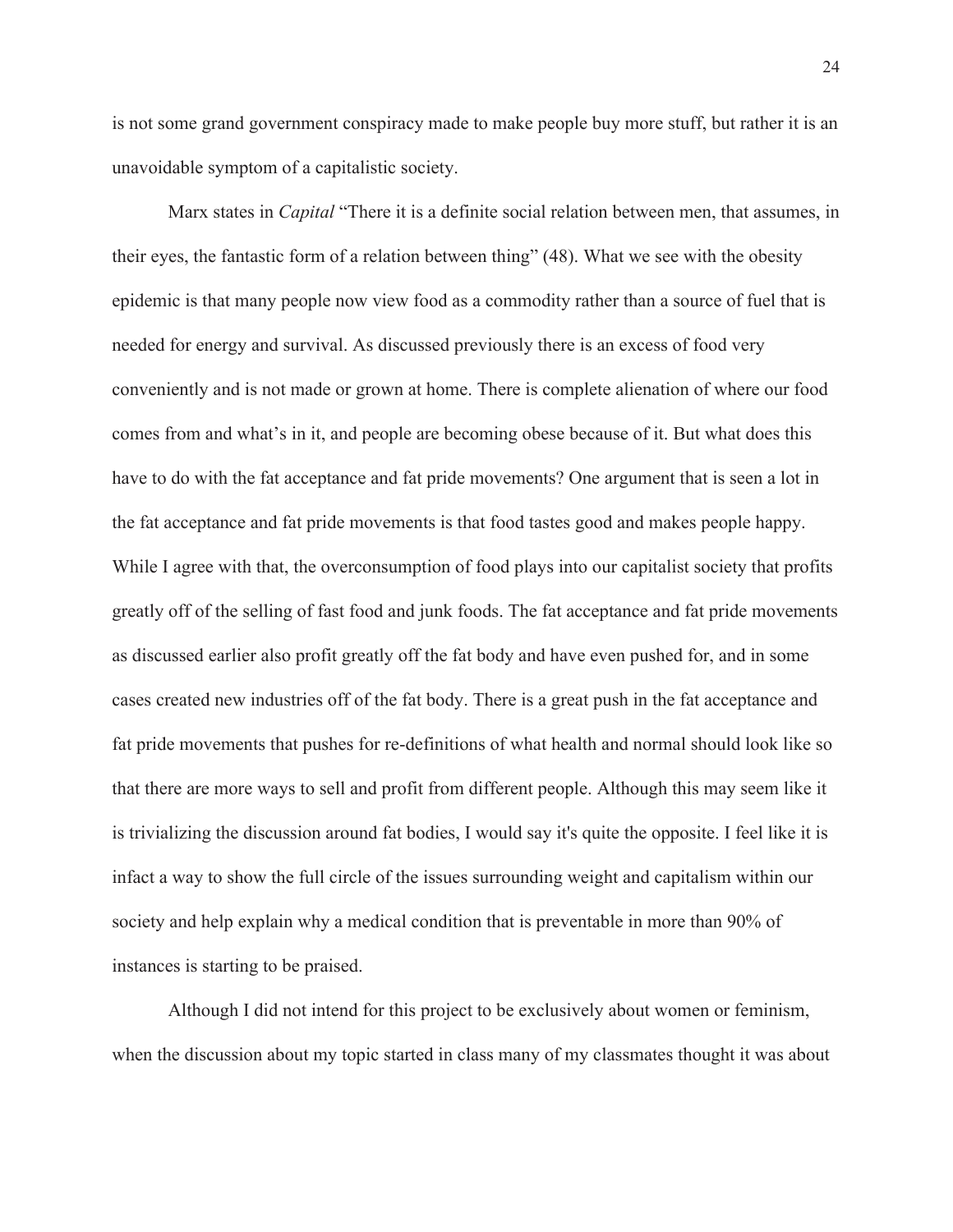women. I think that says something about the fat acceptance movement as well as its newly formed ties with the commodification of the body and feminism. Women are often over-marketed to especially for clothing and dieting and it makes sense as to why this topic would mostly revolve around women. It should also be noted that advertisements in the contemporary era use social justice as a selling point. Often brands will use the idea of empowerment to sell their products to the consumers. Angela McRobbie states on page 532 of *Young Women and Consumer Culture* that "This appropriation of the site of girlhood actively draws on a quasi-feminist vocabulary which celebrates female freedom and gender equality". Like feminism the fat acceptance movement works within advertisements to push an idea of empowerment towards the fat body in advertisements so that they can sell more products to more people with the idea that their brand is now more inclusive for having plus size clothing or other commodities. As seen when analyzing only three fat pride and fat acceptance activists it is clear than their main source of income comes from using this political campaign as a selling point. For Whitney Way Thore, Tess Holliday, and Vergi Tovar their entire careers are based on the fact that they are obese women who use their obesity as a profit under the disguise of fat acceptance and fat pride.

# **Conclusions**

The fat acceptance and fat pride movements in particular look to create change surrounding weight in Western cultures, but ultimately the changes that are trying to be made may be doing more harm that good to our societal health. The fat acceptance and fat pride movement's rhetoric opposes contemporary medical research surrounding health. Through false ideas such as health at every size, and other non-scientifically backed articles and citing them as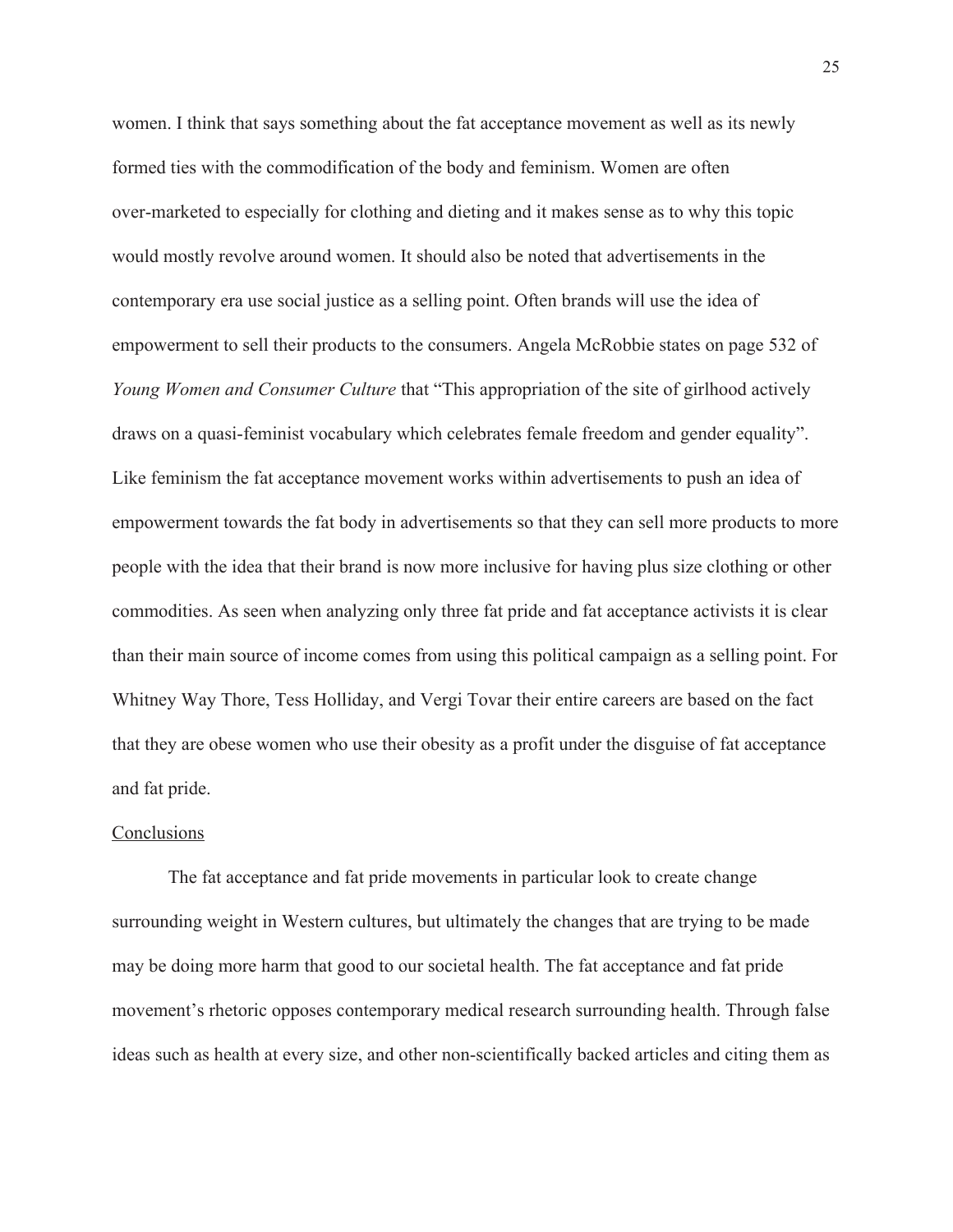empirical evidence, despite the evidence overwhelmingly being not peer reviewed or backed by anything other than personal experiences and emotions. With obesity killing over 500,000 Americans yearly and even more worldwide it is important to understand why the falsehoods to the fat acceptance and fat pride movements are important and potentially harmful, especially when these micro-political campaigns are becoming more mainstream. Although there are many societal issues that contribute to why people are becoming more obese than ever before such as the anorexia and photoshopping of models that create unreal and unhealthy standards, socioeconomic status, and the flawed the food system, it is not okay to for the fat acceptance and fat pride movements to trivialize the serious health effects of obesity.

With fat pride and fat acceptance activists such as Virgie Tovar, Tess Holliday, and Whitney Way Thore making all of their money through their obesity it begs the question of if the fat acceptance movements are commodifying their social issue as well as commodifying (and therefore normalizing) a serious health issue? Through the lense of Angela McRobbie and Karl Marx it seems that a main issue that the fat acceptance and fat pride movements focus on is that there needs to be more size inclusivity (bigger sizes) as well as selling products services with the label of fat acceptance. Women are often over-marketed to especially for things such as clothing or other products surrounding the body, and it appears the the fat acceptance and fat pride movements are using this to their financial advantage even if it is not intentional. If the fat acceptance and fat pride movements, which are now integrated into feminism, through the framework of intersectionality really wanted to do social justice work wouldn't they want to do what is healthiest for someones body so they can live a healthy life instead of using their movements as a marketing tactic. All in all the fat acceptance and fat pride movements are using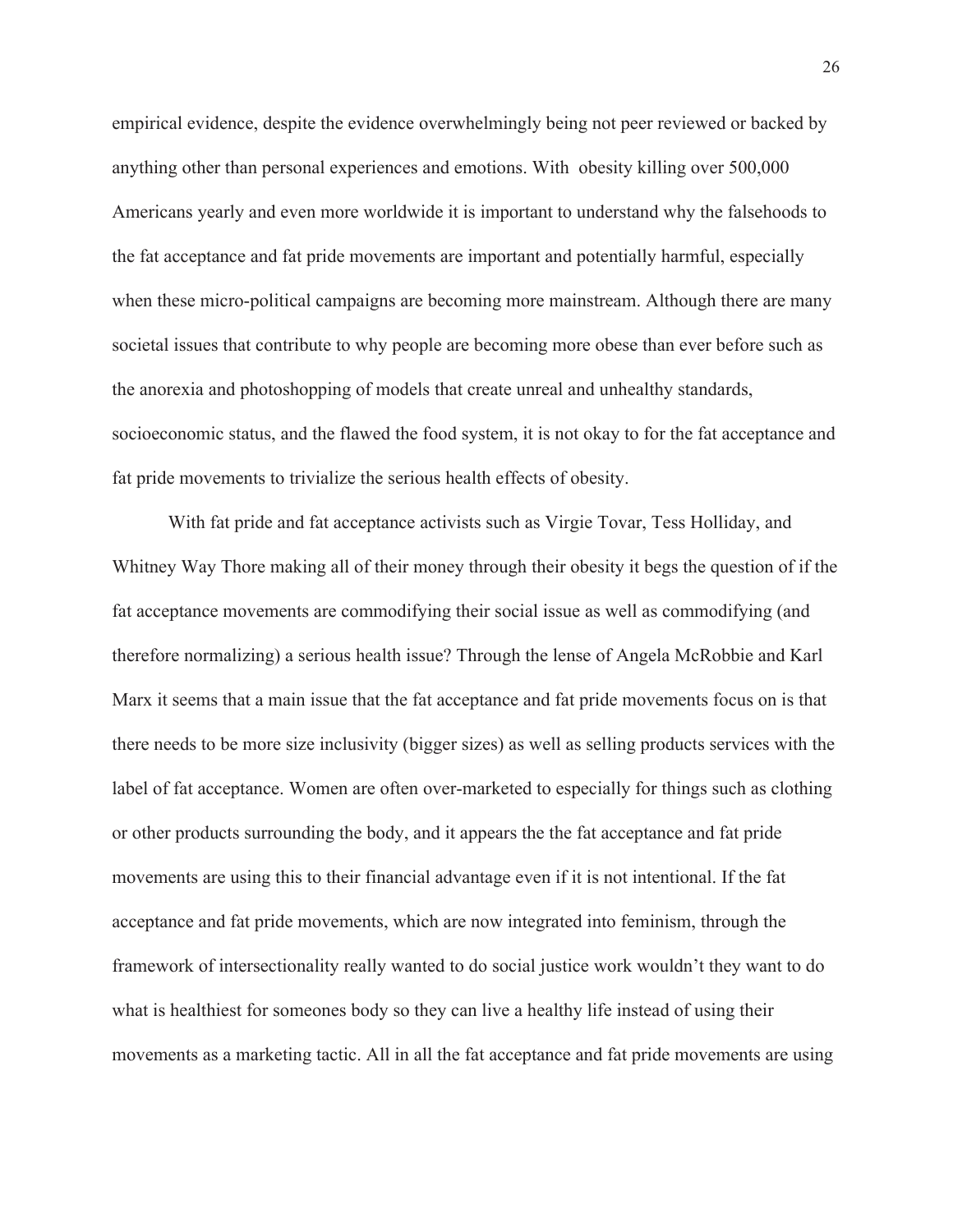pseudoscience and preying on the insecurity of others to create a new market while simultaneously trying avoid the scientific literature that shows that being obese is not only unhealthy, but potentially deadly for profits.

In conclusion on the one hand people need to be respectful of obese people, but on the other hand we need to educate people on the dangers of being obese. We are creating acceptance for obesity instead of facing the very real health dangers. There is more money in it for the food drug companies, and the plus size market to keep people unhealthy and to accept their unhealthiness. On one hand there are issues that obese and overweight people face within society, but ignoring scientific evidence around the dangers of obesity is not a solution, and it ultimately unethical. It is costly and deadly for a society to not accept scientific data in the name of a micro-political campaign that may not even that an individual's best interest in mind. In the end it is unacceptable to promote a serious health issue. The fat acceptance and fat pride movements are far from advancing the larger feminist goal of the undoing the objectification of the female body through the contemporary work that is produced by the groups.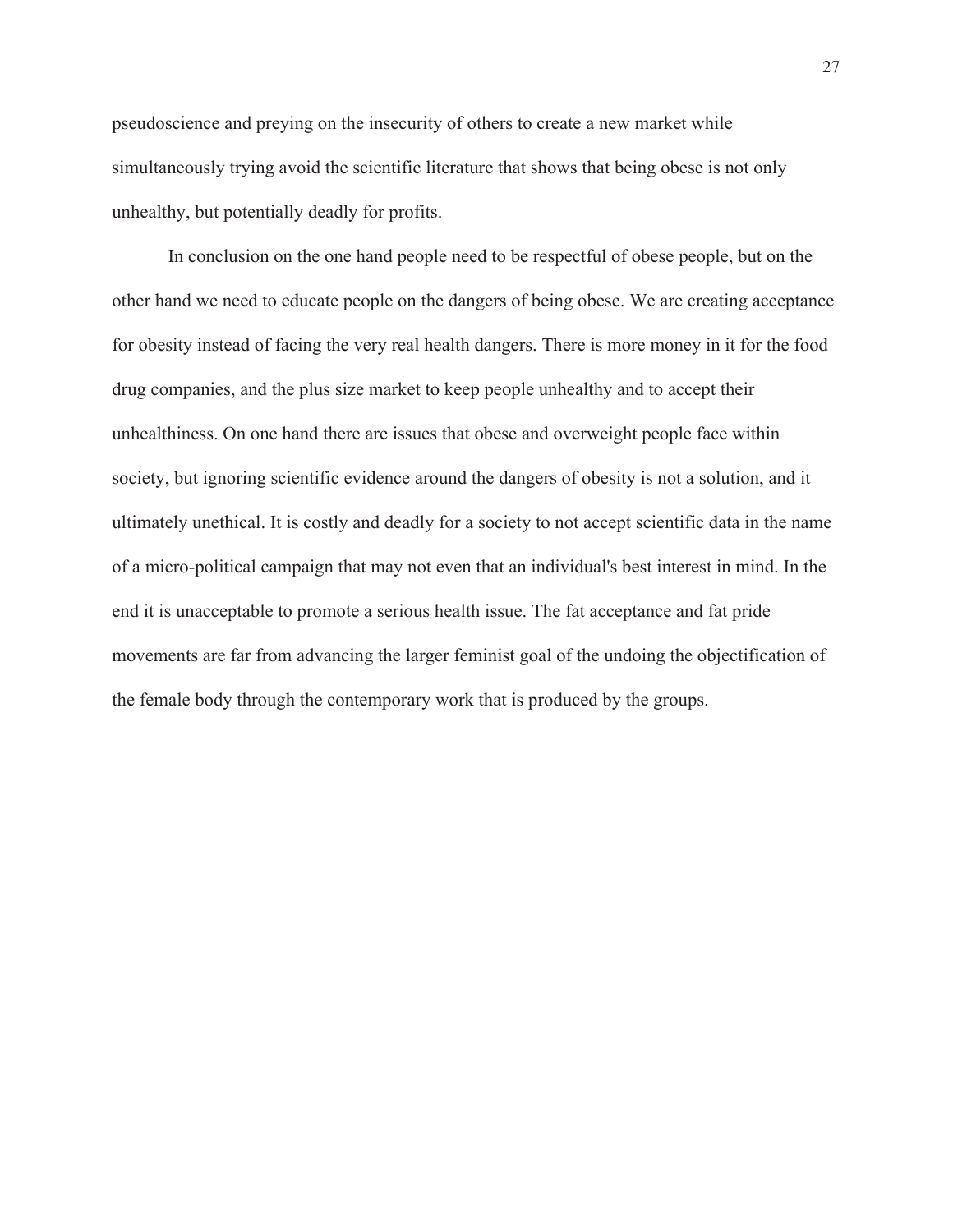# Works Cited

Vergie Tovar. "VIRGIE TOVAR." *VIRGIE TOVAR*, Vergie Tovar, www.virgietovar.com/.

- Soraiya Fuda. *Sports Illustrated: Here's Why Fat Size 20-Somethings Don't Belong on the Runway*. The Daily Telegraph , 1 Aug. 2017, www.dailytelegraph.com.au/rendezview/fashion-needs-to-find-a-happy-medium-for-body-shap
- "Overweight & Obesity | CDC." *Centers for Disease Control and Prevention*, Centers for Disease Control and Prevention, 1 Apr. 2019, www.cdc.gov/obesity/index.html.e/news-story/772df2a08d8aa4964c196b310531d447.
- Whitney Way Thore. "My Big Fat Fabulous Life." *My Big Fat Fabulous Life*, TLC.
- Mic, Hayley Wilbur. "8 Women On Why They Are Reclaiming The Word 'Fat'." *HuffPost*, HuffPost, 2 Oct. 2016, www.huffpost.com/entry/8-women-on-why-they-are-reclaiming-the-word-fat\_b\_57eec8d0e4b 0972364deb2e4.
- Mcrobbie, Angela. "Young Women And Consumer Culture." *Cultural Studies*, vol. 22, no. 5, 2008, pp. 531–550., doi:10.1080/09502380802245803.
- Marx, Karl. *Capital*. Penguin Books, 1986.
- Lin, Lily, and Brent Mcferran. "The (Ironic) Dove Effect: Use of Acceptance Cues for Larger Body Types Increases Unhealthy Behaviors." *Journal of Public Policy & Marketing*, vol. 35, no. 1, 2016, pp. 76–90., doi:10.1509/jppm.14.020.
- Iacobellis, Gianluca. "Metabolically Healthy Obesity." *Obesity and Cardiovascular Disease*, 2009, pp. 17–20., doi:10.1093/med/9780199549320.003.0003.
- Iacobellis, Gianluca. "Metabolically Healthy Obesity." *Obesity and Cardiovascular Disease*, 2009, pp. 17–20., doi:10.1093/med/9780199549320.003.0003.